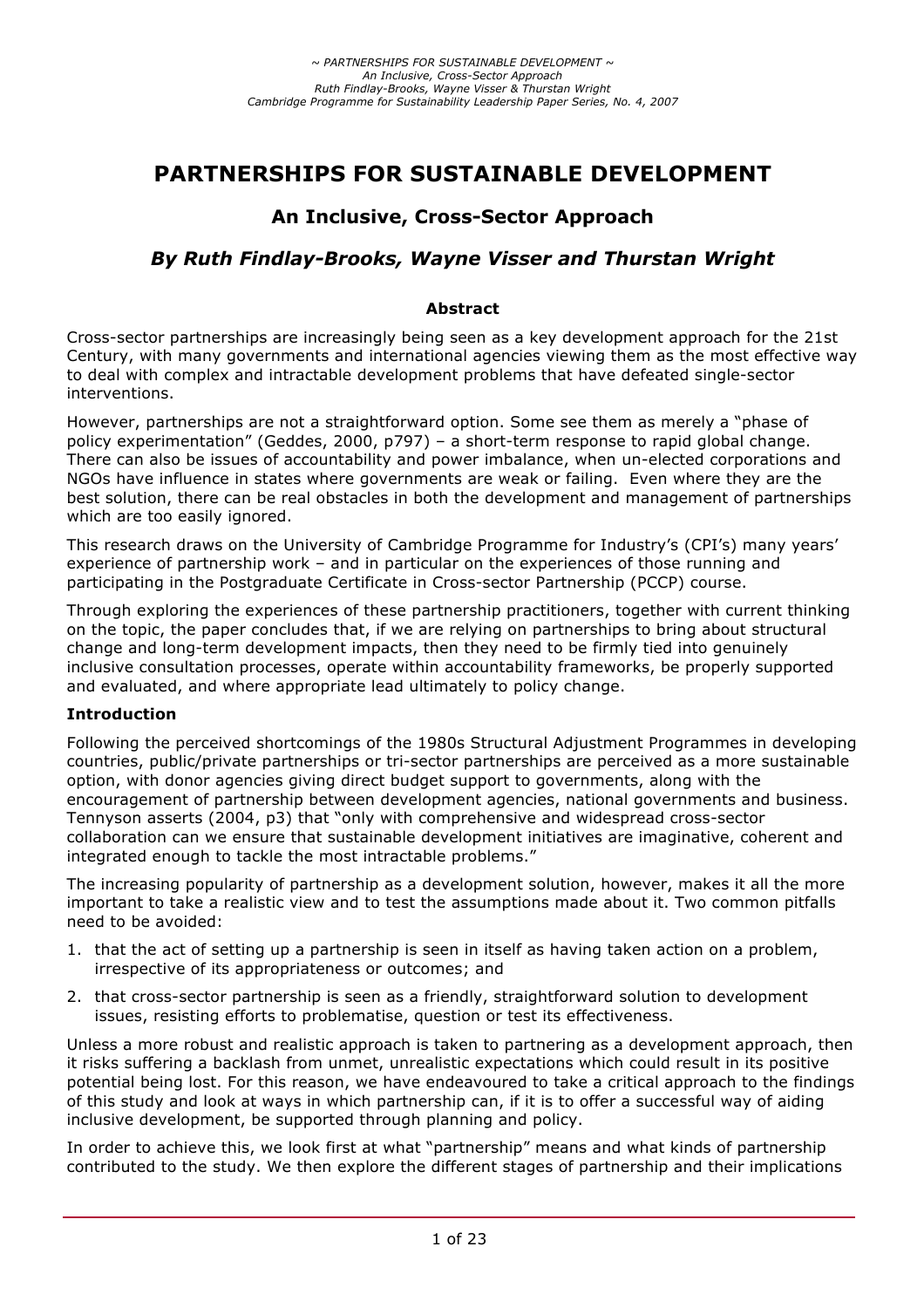for inclusivity: firstly the motivations for setting up partnerships, and the factors than can help them achieve their aims or hinder success; secondly, the importance of the way that the partnership aims are scoped, and consultation with stakeholders both at this stage and in the ongoing activities of the partnership. The paper then explores two factors of particular significance to partnerships as nonelected institutions: power structures, and accountability and governance. The final stages of the partnership "cycle" are also considered, namely its success and impact, and the continuation and growth of its activities. We then take a broader look at partnerships as agents of change, before discussing the implications for policy-making.

### **Methodology**

The research for this paper included three main stages, and drew extensively on the experience of partnership practitioners who are current or previous participants on the Postgraduate Certificate in Cross-sector Partnership (PCCP). Following a literature review and initial scoping interviews, an online questionnaire was designed and around 100 PCCP students and alumni were invited to respond.

PCCP brings together practitioners who are leading their organisations in the development and implementation of cross-sector partnerships across the world. Now in its sixth year, the Programme's alumni number about 200 from 47 countries across Africa, Asia, Western and Eastern Europe, the Americas and Australasia, with a wealth of experience in the challenges and potential of partnerships for development.

Representatives of twenty-seven partnerships completed the questionnaire, based in 13 different countries across five continents, and representing a total of 311 partners. A detailed analysis of the results can be seen in Appendix 1.

From these responses, seven were picked out which represented particularly interesting partnerships with a range of aims, target groups and geographical areas, and detailed telephone interviews were carried out. The initial findings from an analysis of the questionnaire and interview data were tested and discussed with a focus group of partnership practitioners from a range of countries, who were attending the second residential workshop of the 2007 PCCP course in Cambridge.

The paper also draws on research carried out by Melanie Rein, Leda Stott, Kavwanga Yambayamba, Stan Hardman and Stuart Reid, and published by the University of Cambridge Programme for Industry in 2005 as *Working Together – a critical analysis of partnerships in South Africa*.

# **Defining partnerships**

Even the first step of agreeing on a definition of "partnership" is difficult; as Rein et al (2005) point out, the term has been used interchangeably with many others such as alliance, compact and collaboration. Perhaps the clearest, if slightly idealistic, definition comes from a United Nations report to the General Assembly: "Partnerships are commonly defined as voluntary and collaborative relationships between various parties, both State and non-State, in which all participants agree to work together to achieve a common purpose or undertake a specific task and to share risks, responsibilities, resources, competencies and benefits" (UN General Assembly 2003, p4).

Within these parameters, however, Utting and Zammit (2006, p19) highlight the complexity: "It has come to be an infinitely elastic concept, embracing a range of actors, each inspired by different motivations and objectives, and involving varying types of relationships between the partners."

In trying to find a route through this complexity to aid analysis, Utting and Zammit (2006) suggest that taxonomies are of limited value, at least from a development perspective, as there are so many possible permutations and levels of relationship, motivation and context that any attempt at classification becomes an over-simplification. The Partnering Initiative (led by the International Business Leaders Forum) has dealt with this challenge of complexity by designing a typology which includes a range of dimensions (see Appendix 2) within which partnerships can be located, determined by objective, by delivery model, by scope and operating level, and by relationship/depth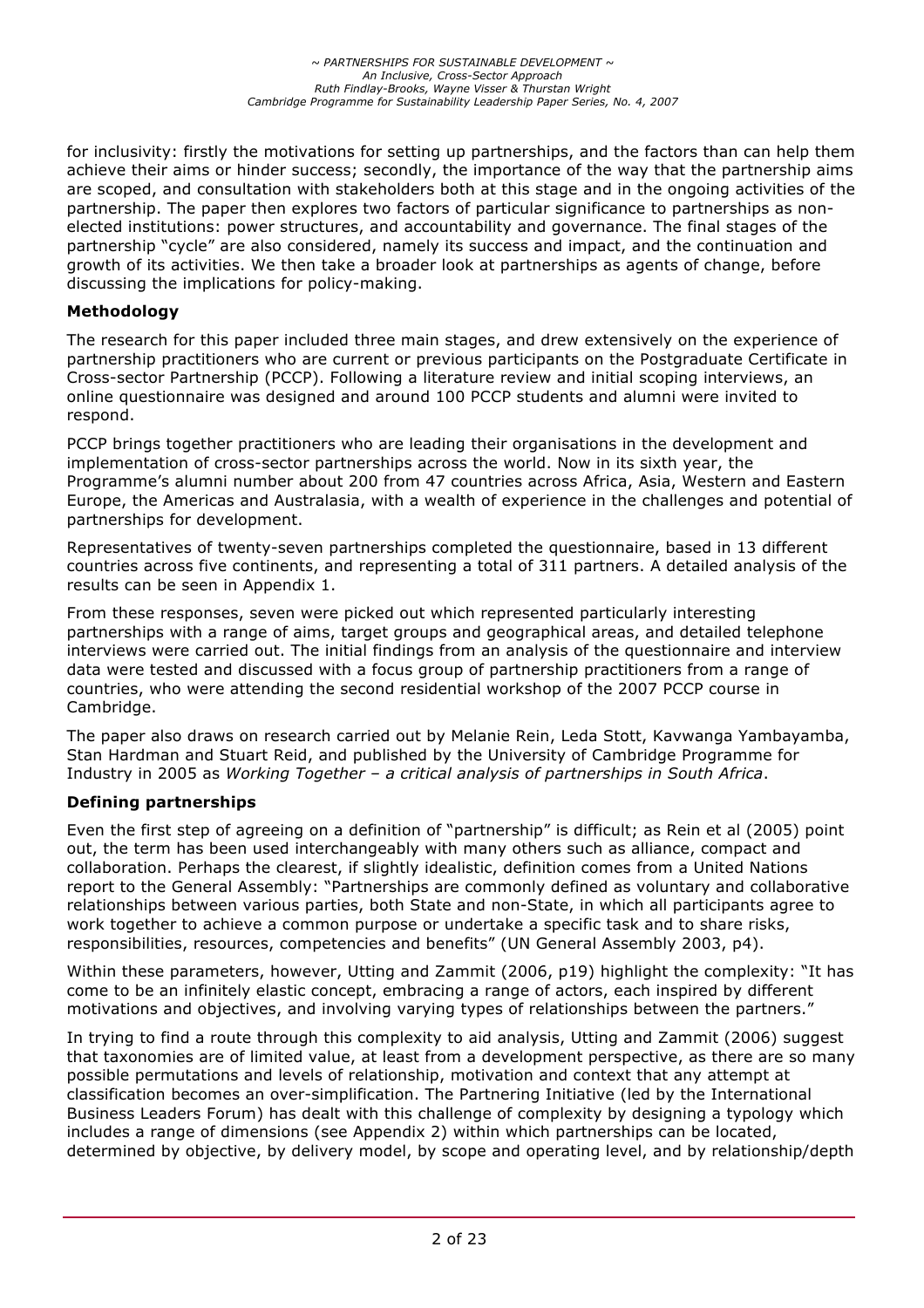of engagement. This multi-dimensional approach at least enables researchers to attempt some meaningful classification in an equitable development context.

# **The partnerships in this study**

The wide geographical spread, the range of partnership aims and the very large number of partners represented by the partnerships in this study, are shown in Figures 1 to 3 below. Full details are given in Appendix 1. The average age of the partnerships is around four years, but this represents a range from one year to 18, with the most common age being two to three years.

# **Figure 1 – Geographical area**



**Figure 2 – Partnership aims**



**Figure 3 – Partners (from a total of 311 partners)** 

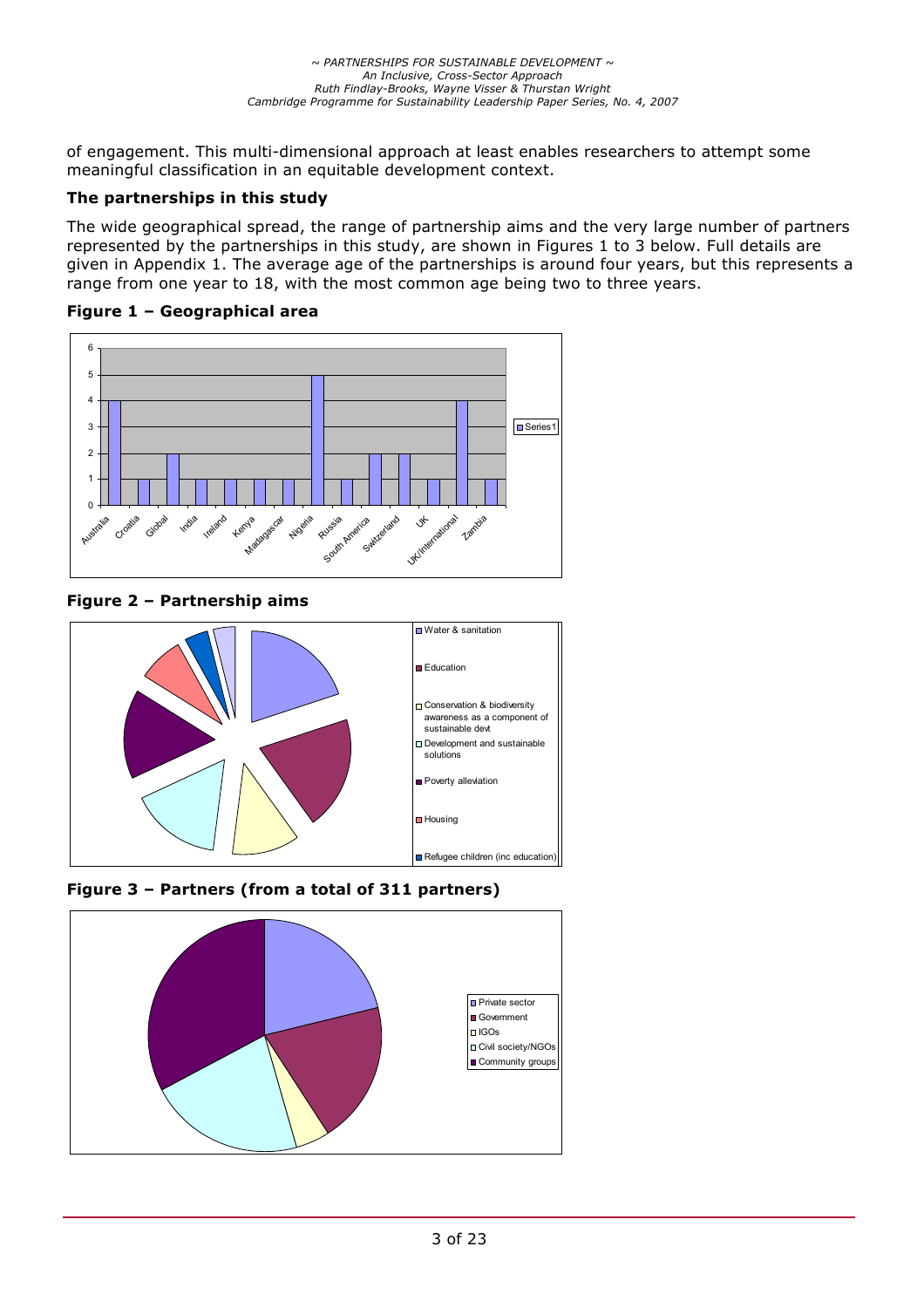# **Why partner?**

Why has partnership become such a popular approach to addressing development problems? One of our interview respondents commented: "There's a lot of support for the idea of partnership and for people working together, but no understanding of what it really means". Her observation at a local level seems to reflect a global level drive to partnership – sometimes with a similar lack of understanding of the full implications.

The high expectations of a partnership approach are illustrated by the optimism that surrounded the setting up of UN-business partnerships to work towards the Millennium Development Goals: "These multi-stakeholder and cross-sector approaches to problem-solving offer one of our greatest hopes for meeting, together, the challenges of the twenty first century" (Nelson, 2002, pp36-37). Matthews counters this with a more cautious approach: "Multi-sector partnerships have the potential to contribute significantly to efforts to accelerate progress towards the Millennium Development Goals, but they are not a panacea and it would be foolish to underestimate the difficulties involved in building relations across sectors and between non-traditional partners." (2005, p6)

Utting and Zammit suggest that the drive to partnerships arose partly as a response to pressure from civil society organisations concerned with the "perverse effects of corporate globalisation" (2006, p17). As the influence of corporates grows and spreads, recruiting them as allies in the battle against poverty, rather than seeing them as the "enemy", offers a much more positive approach and one which brings new potential for tackling "insoluble" development problems.

The potential offered by different sectors working together to achieve development goals is viewed positively by many: "partnerships can be as diverse as the creativity of governments, NGOs and business allows. This gives them an experimental quality that may lead to breakthrough approaches to development problems." (Hale et al 2004 p223)

This concept of different sectors pooling their complimentary skills and resources to deal with complex, intractable problems was the most commonly cited motivation for the respondents in our study (see Appendix 1 below). One interviewee in a multi-sector partnership commented that the government partners had been "on top of the simple stuff, but not the complex interface 'wicked' problems where social, economic and environmental issues meet". As another respondent succinctly put it: "By and large the problems we're dealing with are ones where other people have tried and failed".

This is an important point to bear in mind when looking at partnerships; if by definition they are likely to be tackling intractable problems which have defeated other approaches, then expectations should not be unrealistic. A cooperative approach may be more effective than a single-sector one, but it still needs time to bring about change.

Whatever the nature of the overall partnership aims, the individual sectors may have different motives for collaborating. Frequently cited reasons among the respondents in our study included enhanced reputation and funding, while for one partner it was gaining access to politicians. A "licence to operate" is another frequent motivator for partnering. As one respondent explained: "Sometimes if an initiative is seen to be owned by a single body it can put other bodies off participating – the reasons can be political, organisational, or personality driven. In these instances the broader-based partnership is seen as an honest broker".

For corporates, particularly in the extractive industries, partnering with intergovernmental organisations (IGOs), civil society and/or community groups can give much-needed legitimacy. The resources and funding they provide in return are sufficient motive for prospective partners. On the other hand, for the UN or for NGOs wishing to operate in areas where they have little sway with governments, the economic power of large corporates can be a useful influence – an example given was helping refugees in a country that had not signed up to an international treaty.

But the same motives which bring partners together, can also get in the way of the partnership's expressed aims. As a respondent explained: "One partner wants money, the other wants legitimacy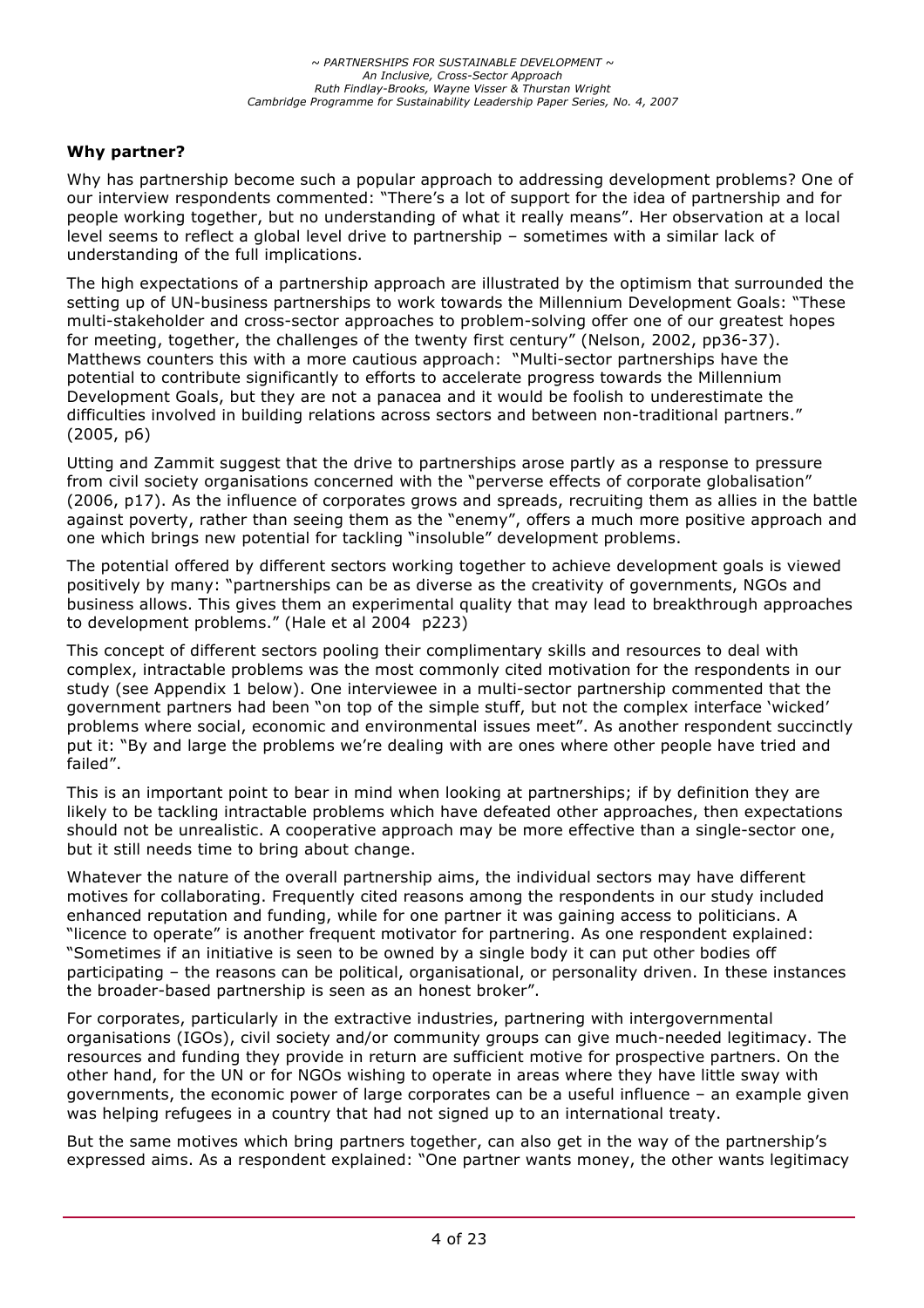by association. The mere act of coming together satisfies these underlying needs of the separate partners, which may be termed success, even if the written objectives are not achieved."

Inevitably, many partners from all three sectors will have "covert" motives for partnering which are different to the project outcomes, whether this is the pursuit of funding, credibility, or a licence to operate. The end may well justify the means, as long as these motives are not in conflict with the project outcomes or seen as more important. If the disconnect between the motives of the partners for partnering and the desired outcomes of the partnership itself leads to partners feeling they have succeeded because they have gained what they were looking for and are seen to be doing something, this can be at the expense of making real steps in development goals. In this case, partnership could be viewed as an expensive distraction which appears to involve action in response to development challenges, while in reality soaking up large amounts of time and money.

The second problem with covert (and potentially conflicting) motives for partnering is the risk of misunderstanding between partners. Rein et al (2005) stress the importance of real honesty and clarity about the goals of the partners and of the partnership, particularly where partners are very different to each other. The problems that can ensue when the motives for the different sectors remain covert, are explored in Stott's study of a failed UN partnership: the corporate's "long-term profit motive and desire for effective brand reinforcement and UN [department's] need to attract wider corporate funding for its on-going development … were never fully explored together … As a result the partnership was impacted negatively" (2007, p10).

Perhaps for these reasons, many of our respondents gave single-issue motives – for any of the three sectors - as a reason not to partner. For example:

Where money is the main driver, or profit the only goal;

 $\overline{a}$ 

- Where a company is simply trying to improve a poor image through partnering with a "credible" organisation, or just wants to "sell more soap" with no interest in long-term solutions;
- Where governments are trying to offset social injustice by placating civil society, are too weak to manage private sector inputs, or cannot accept equality and shared decision-making; and
- For the purposes of "blue-washing"<sup>1</sup>. Utting and Zammit show how the Global Compact, the UN's flagship partnering initiative, is seen by some as "a mechanism for 'bluewashing' corporations that could project a socially responsible image through their association with the UN" (2006, p18).

This is reinforced by Hale's even more critical view of motives for partnering: "corporations, governments, and IGOs may use partnerships as a showcase for sustainable development to divert attention from their other environmentally and socially unfriendly activities" (2004, p223). Utting and Zammit put this in a wider context, seeing the partnership movement as constrained and dominated by a "global economic system that is not only increasingly interdependent and interconnected but also moulded and controlled by global corporations and corporate elites" (2006, p16).

In view of this, it is understandable that many respondents to the questionnaire felt partnership is only an appropriate approach where goals or motives are compatible, sectors are linked or at least understand each other, and partners agree (for a full analysis see Appendix 1). Partners need to be committed to finding common ground for a partnership to work.

Finally, there was a concern among respondents that partnership should be avoided where it puts the intended beneficiaries at risk, either through power imbalance "where control is hierarchical and/or local people are not consulted in changes that will affect their lives", or where people may be harmed - through delay caused by consultation in emergency situations, or through participation within a context of conflict.

 $1$  "Corporations that claim to abide by internationally agreed upon standards of the United Nations when they actually do not, in order to enhance their brand reputation, are engaged in bluewashing" (Cohen in Visser, et al. 2007)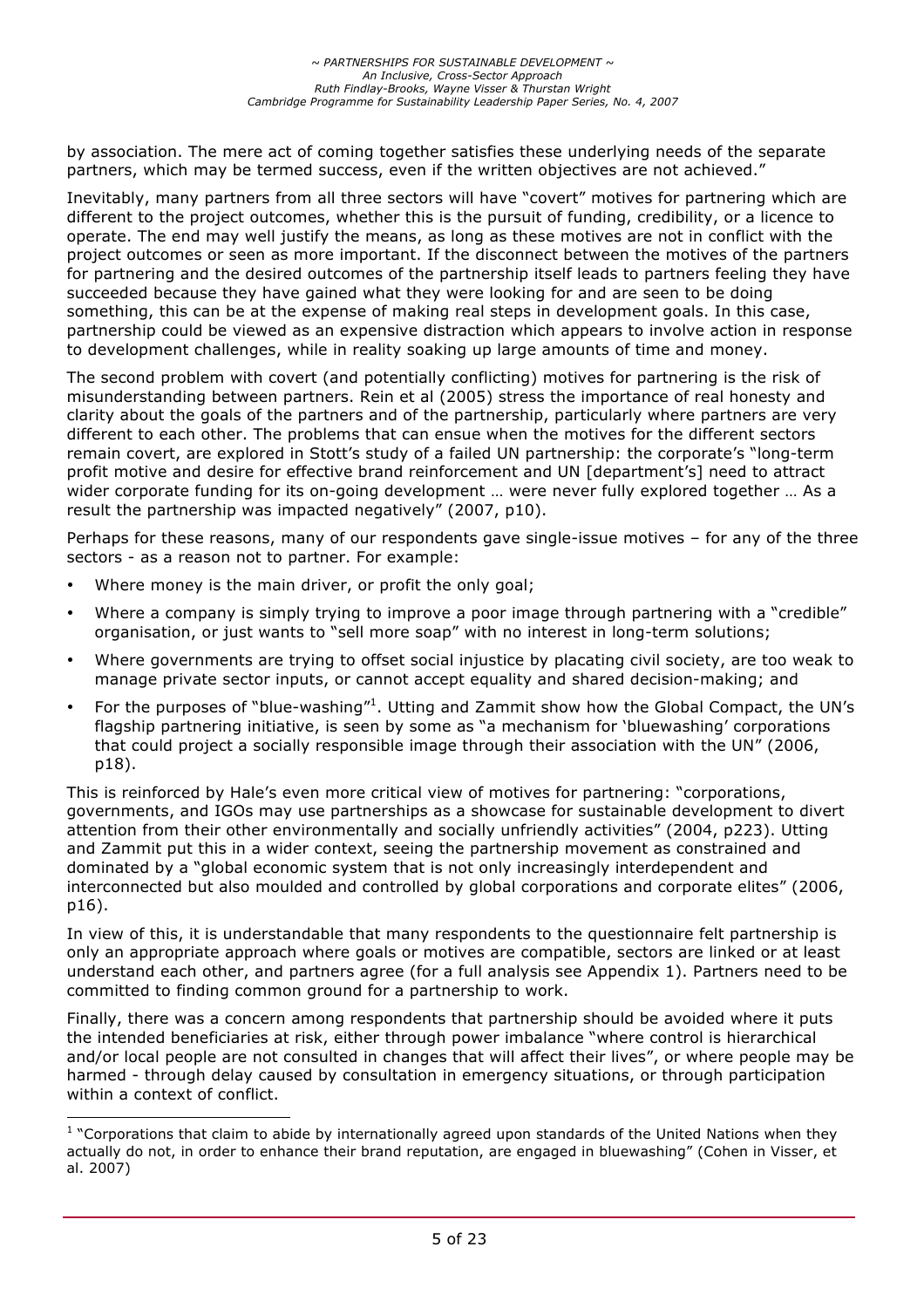### **Partnership success factors**

Having come together to form a partnership, what are the factors that can assist or hamper success? The mutual commitment of partners was perceived by respondents to the study as being the most important factor for partnership success – it rated highest in the questionnaire, and several of the interview respondents mentioned it as a factor:

"The commitment of the partners has been very important … the organisations were in it together to address the problem and all had a common goal."

"The corporate partners were keen to work with an operational humanitarian organisation. On the other hand, our senior management was willing to experience a new type of partnership, different from the NGO/ government partnership."

According to the survey respondents, it is important for partnerships to find the right balance between mutual commitment and compatibility, and the complementarity of expertise that the different sectors can bring.

On a more practical level, adequate resources are seen as the next major success factor, tying into the problems with funding discussed below. Good planning is considered important, and a clear partnership agreement – although it seems to be the process of preparing and agreeing this document that has the most impact in clarifying partners' expectations and commitment – once the partnership is underway many agreements and MOUs are no longer seen as important. One respondent reflected a common view: "A firm agreement was put in place at the start of the partnership, although the partnership functioned without this playing a significant part."

An enabling environment is another important factor for partnership success: "There was a commitment at national level to social partnership and we've had significant funding as part of that initiative. Thus we have benefited from an enabling environment both financially and legislatively."

Rein et al also stress the importance of environment and context, from their study of partnerships in Africa: "The issue of context is central to our findings. One of the undoubted dangers of the fashionable status that partnership currently enjoy is the assumption that there is a model of partnership which can be applied to each and every situation. Our research suggests that partnerships need to be built very carefully both on established good practice and on the constraints of local conditions" (2005, p125).

Interestingly, however, engagement of beneficiaries and/or stakeholders only ranked joint fifth in the questionnaire results out of eight success factors, which appears to tie in with the lack of consultation with beneficiaries noted below – the relationship between partners is viewed as much more important than the relationship with the target group. This raises interesting questions in relation to inclusive development. A full breakdown of partnership success factors is shown in Figure 4 below.

# **Figure 4 – Partnership success factors**

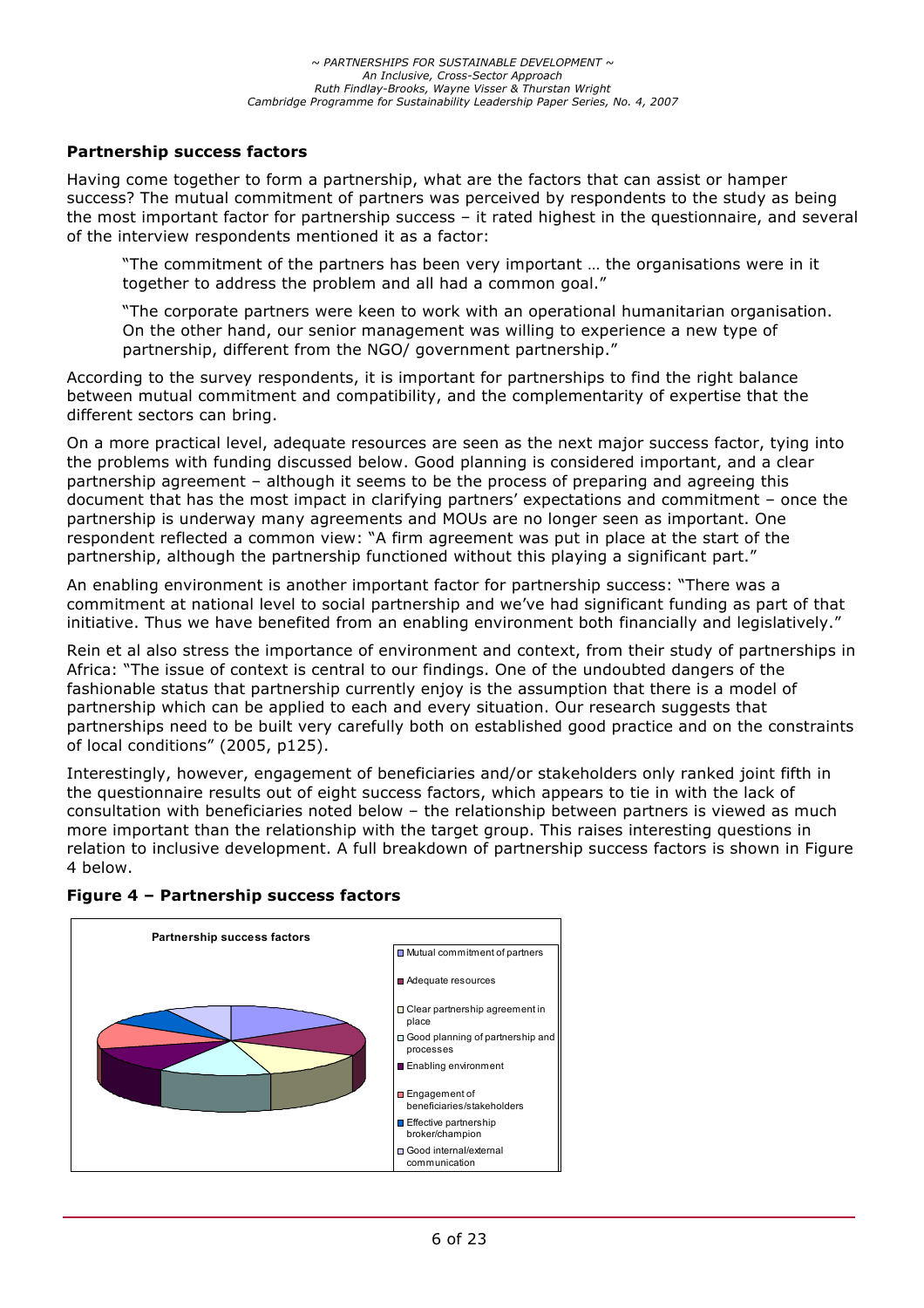# **Barriers and challenges**

Inevitably in practice partnership is not a straightforward option. One respondent commented: "For a partnership to work, people with a vision are needed at the outset, people to communicate the objectives and really make the partnership happen. The people involved had the drive to pull together different organisations and individuals. However, resources are important too just to get the basics right and organise the work; someone needs to provide the desk space and set up meetings and make it happen at the start." This reinforces Rein et al.'s point that: "Partnerships are not an easy option and, by their very nature, they require a sophisticated multi-disciplinary approach to ensure that they are able to meet their objects. It may also be argued that, potentially, partnerships are resource-hungry and require additional funding and support which, in turn, are likely to detract from the resourcing of projects." (2005 p128).

It is perhaps inevitable, given the different motives of the sectors discussed above, that by far the largest set of challenges to effective partnership identified by the study respondents relate to the relationship between the partners themselves. The questionnaire responses show that the greatest of these is a difference of expectation and/or commitment between partners, followed by a power imbalance and communication problems. Matthews confirms these points: "problems can result from the asymmetries of power and resources between partners, from their divergent decision making processes and even from the latent hostility that sometimes exists between partners as a result of past antagonisms" (2005, p6).

The other two key barriers mentioned by the questionnaire respondents are lack of resources, and lack of an enabling environment (for a detailed breakdown see Figure 5 below) – the flipside of the success factors discussed above.



#### **Figure 5 – Barriers to partnership**

# *Practical barriers*

The importance of practical factors in implementing partnerships was illustrated by one respondent: "Barriers to partnerships are often resource driven, because these resources are needed to move from the vision of a partnership to achieving outputs." This bridge between vision and implementation can be hampered, as Rein et al (2005) illustrate, by the difficulties of matching up the different sectoral approaches to timing of funding, decision-making etc.

As one interviewee explained: "Things were lining up at a conceptual level – so the ideas were all fine and everyone's on board, but the logistics and practicalities, particularly with more than one funder and a co-investment approach, this was the challenge… We're at this part of the budget cycle, this part of the political cycle … getting everything lined up is a huge challenge. The barriers are timing of funding programmes, decision-making processes, but also the practicalities of one guy trying to run ten projects!"

Similarly, resolving legal issues can be a challenge, including agreeing on frameworks such as auditing and a reporting line. Inevitably, however, the most important factor in most cases is funding.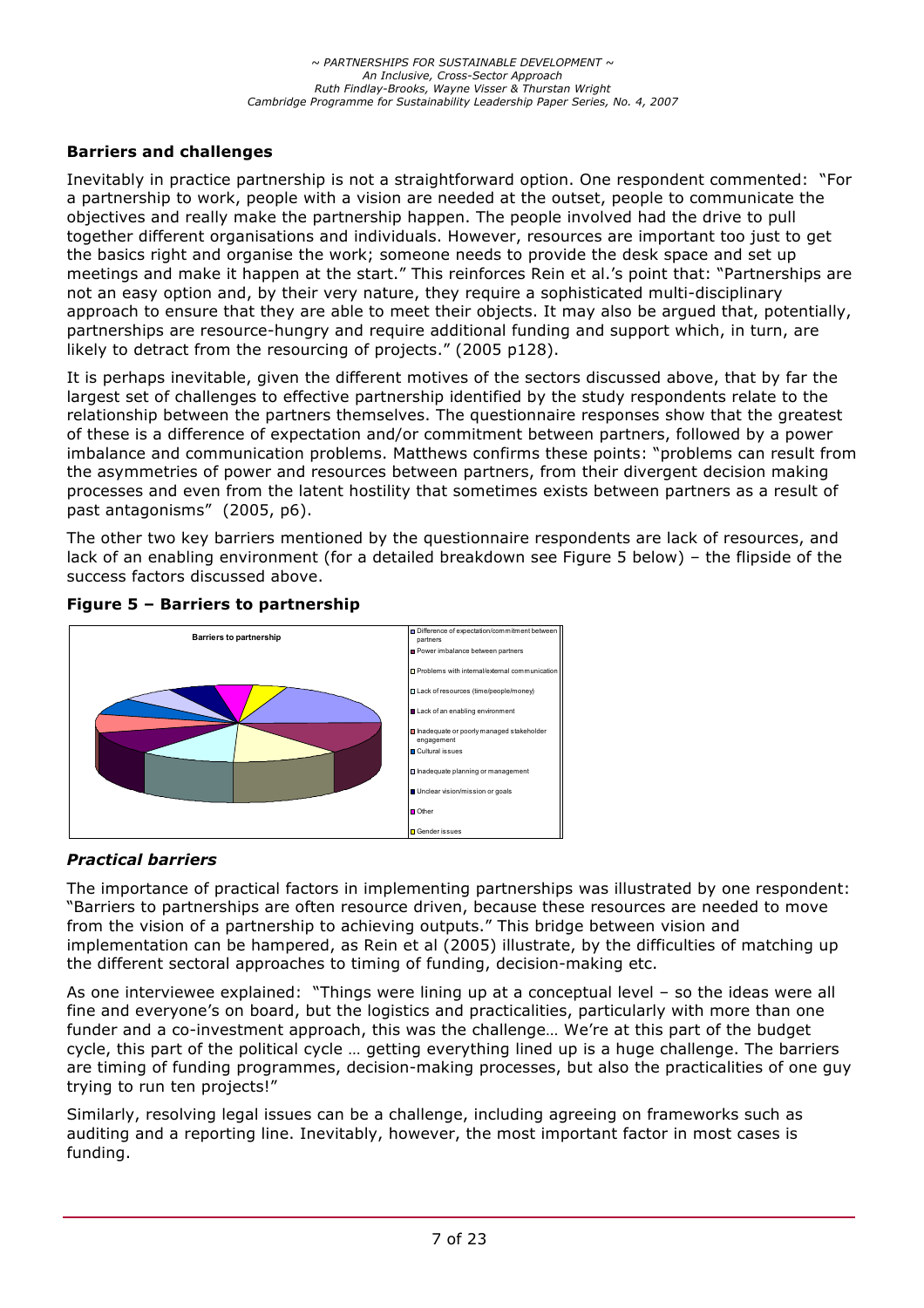# *Funding*

The issue of funding for partnerships involved in development is not just about the amounts available, or the problems of different accounting systems, but also the reliance on short-term funding when tackling long-term problems. The tendency for funders to look for short-term successes with easily quantifiable outcomes is unlikely to be compatible with sustainable, inclusive development within challenging contexts.

Two partnerships which rely mainly on government funding highlight the challenges: "A Government department gave us a small amount of money – we could only get funding for the first year, and the private sector guys put in three years' funding but it was only a small amount per partner per year. Uncertainty around funding beyond year one resulted in not being able to commit to recruiting staff and this put significant pressure on key individuals."

A second interviewee agreed: "Longer-term funding certainly enables you to be more creative and to think more broadly. Short-term funding can be a huge problem. It's hard to retain expertise where there's no security of tenure."

The problems are summed up by one respondent: "In seeking funding the dominant system is an input-output system – but ours is about the learning, so we don't know the outputs until we get there, and [the government] won't put public money into that! They want sustainability, but in reality it doesn't fit their model."

The complexity inherent in the partnerships in our study, as illustrated in Figure 3, represents considerable risk as well as great opportunity for innovative approaches. Inevitably, partners will find working with organisations from different sectors challenging, and in setting up a partnership it is essential for them to recognise and allow for the differences. However, there is a particular responsibility for the public sector, if they see partnership as a meaningful approach to development, to recognise the particular challenges that it can present as a partner, and to seek ways of mitigating these. For this reason, we explored the challenges of partnering with government and with inter-governmental organisations in more detail.

# *Partnering with government*

Virtually all the partnerships involving government departments highlighted the challenges of working with the public sector. In spite of these obstacles, there was agreement that, as one respondent stressed: "Governments should not be left out of the equation … It is important to work with governments in developing countries to improve public policy and acceptability."

There was some perception that operating within a "weak" state is inadvisable, and this is discussed further in the section on accountability. However the general reaction showed that all governments – whether "weak" or not – present a particular challenge to working in partnership. Along with the difficulties of short-term funding cycles discussed above, the other two key difficulties are the segmented nature of government, and the rapid turnover of staff.

On the first of these, one respondent explained: "The challenge was how to bring together a lot of government departments. It's difficult for government departments which are arranged on themes; they're fine for the simple things, but when you're sitting in a place where it hasn't rained for three years then you really don't care who helps or what they're called."

The difficulties of reconciling rapid staff turnover, characteristic of governments in both developing and developed countries, with long-term partnership commitment, are illustrated by two respondents: "I know there are a lot of problems with government bureaucracy, but it's doubtful whether that's because it's a "weak state" - more because of bureaucratic structure, as with many governments! Four months ago we had a meeting with our government partner; days later the government partners all changed. We only got new ones last week, so people are still trying to find out who has responsibility for what."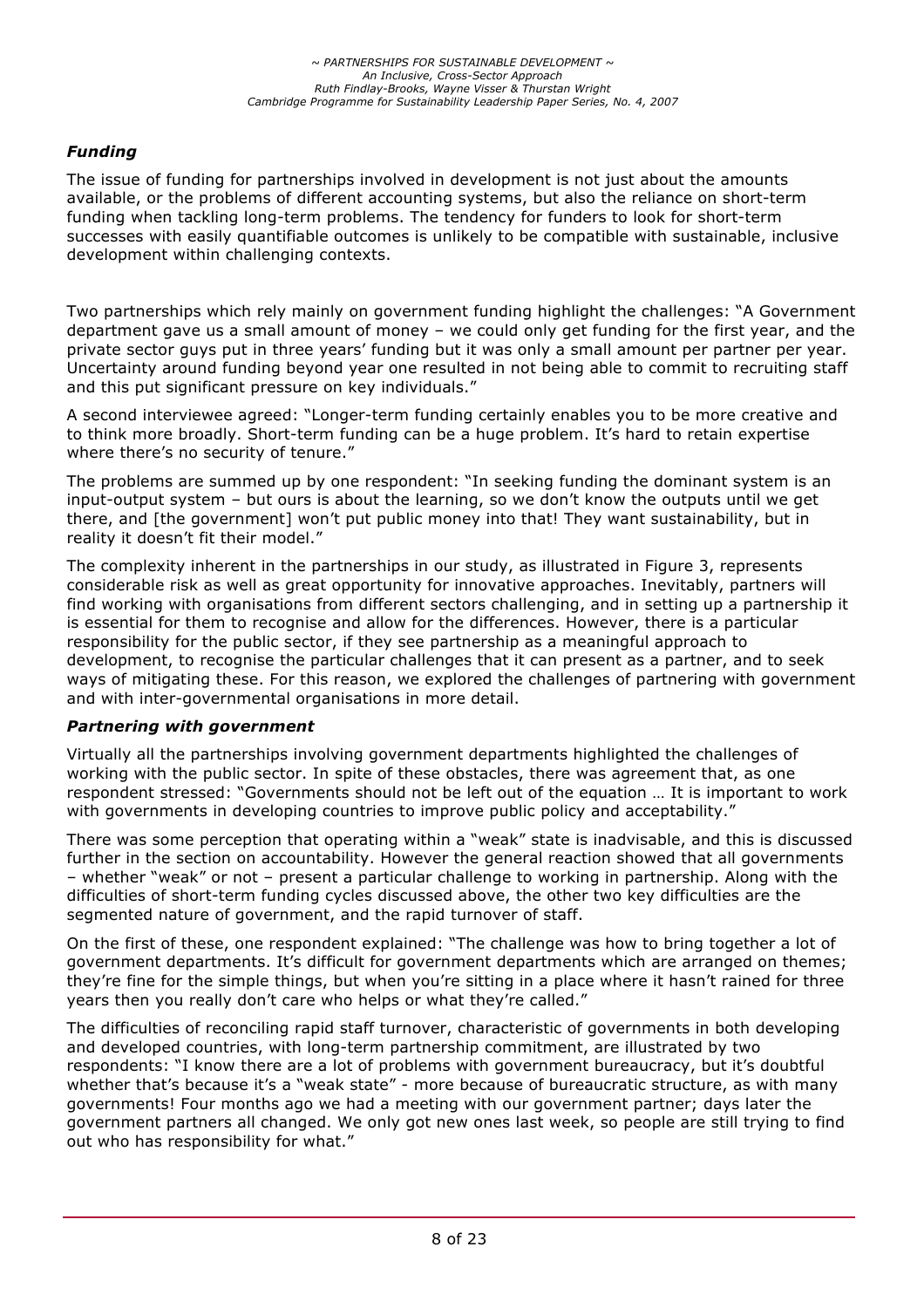A similar picture emerges from a European partnership: "There must be trust between partners. This can sometimes be a problem when partnering with the government. Public servants change roles quite regularly. An example of this is where there have been as many as five different contacts in the government for a specific partnership project and each time a new person enters into the job they do not understand how the partnership has come about or got to the stage that it is at. Time is required each time to bring new personnel up to speed. There is far more consistency in the corporate world and therefore they can be easier to partner with."

It seems unlikely that these challenges of working with government will change, wherever in the world the government is. Staff turnover is high because that is how governments operate, and funding cycles are annual because public money is voted or allocated only on a yearly basis – and continuing funding depends on demonstrating successful delivery of targets for the previous year. Therefore for governments to work effectively in partnership two things need to happen. The first is not simply around staff core competency in partnership (a possibility that has been explored, for example, by UK Government departments), but about a higher-level change in all governments who genuinely seek to use partnership as a development solution. Partnership needs to be viewed and articulated as a strategic priority. If it is seen as important at a senior level, then staff coming into a post will view it as a priority and demonstrate their commitment, without having to be constantly brought up to speed by the other partners. This needs genuine commitment and decision-making by governments at a senior level, so that prioritisation and ownership of partnerships filters through to the more junior level and is implemented.

The issue of short-term funding is not something that governments can do anything about directly – it is up to the partners who wish to work with government to recognise and work within this framework. Ensuring that plans, although they may be longer-term, are accountable and reviewed on a yearly basis, that original targets are not over-blown in order to get funding, and that targets and milestones are delivered on – quarter to quarter and year to year – is an essential skill for anyone wishing to partner with government. Where governments can play a direct role in helping with this, is in building capacity within their potential partner organisations and ensuring that the targets and milestones they will be judged against are realistic.

# *Partnering with inter-governmental organisations (IGOs)*

The challenges of partnering with IGOs need to be viewed in perspective, as there are many successful UN/private partnerships, two of which were described by our respondents. In these instances, corporate funding, drive and expertise had been successfully aligned with UN development goals. However, there are also unique obstacles to partnering with IGOs, highlighted by two projects where the UN partnered with large corporates, one perspective from each sector:

"Organisational cultural differences were a major challenge. They [the corporate partners] could easily make the decisions and go ahead with the implementation. We [UN department] had to focus on the process by consulting different technical divisions, different regional offices and desks, different budgetary units ..."

"There has been some discussion about how to account for the money intended for the local area. There were differences in the accounting systems between the two organisations which have caused problems. The UN just sends a summary of expenditure, which is not adequate for us to report back to the government."

These issues are further explored by Stott in her study of a real but "fictionalised" UN/Corporate partnership (2007). Stott outlines some of the obstacles that, despite goodwill on both sides, ultimately led to its failure:

- A difference in culture creative versus bureaucratic. While the company was fast-moving and creative, the UN "decision-making was slow and there was hesitancy about making quick choices and assessment without careful consultation and sign-off" (op. cit. p6);
- A difference in goals, and misunderstanding between the two organisations;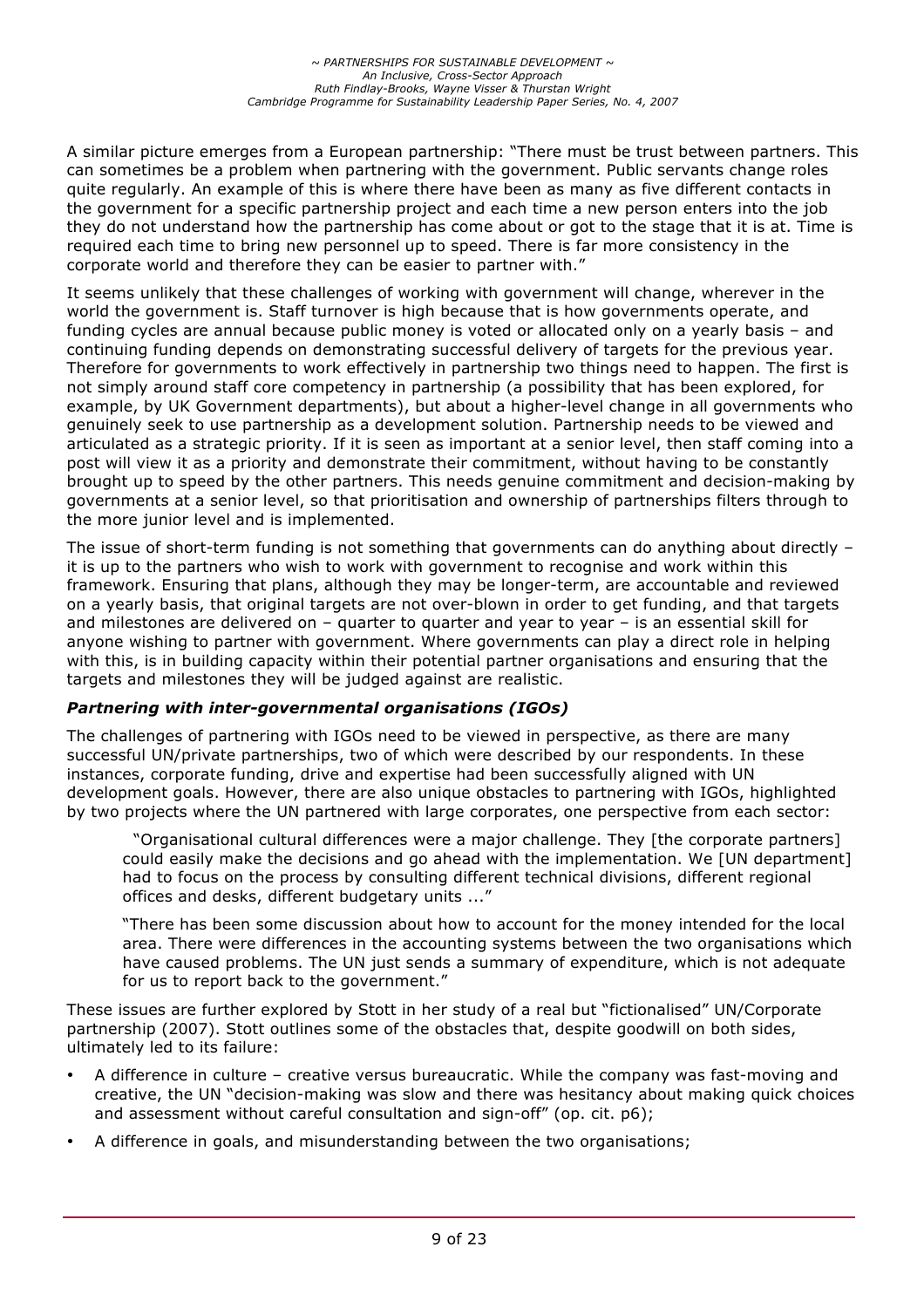- The view of the corporate partner as primarily a source of cash, when they wanted wider involvement;
- Difficulties over aligning funding cycles and decision-making processes;
- The isolation of those working on the partnership within both institutions, and the lack of a champion within the UN;
- Within the UN department "personnel were generally divided between those who welcomed the engagement with [the corporate] as a 'cash cow' and little more, and those who saw the relationship as a dangerous precedent with business playing too great a role in the development of UN programmes at the expense of the credibility of the institution"(op. cit. p7); and
- Differences in approach to evaluation, with the UN "focusing on obtaining statistical data at preestablished intervals in order to demonstrate project impact", and the corporate partner looking for a review of the added value of the partnering relationship, and ongoing learning that could feed back into both organisations. (op. cit. p8)

### **Partnership scoping and consultation with stakeholders**

Having explored the relationship between the various partners, we went on to look at the partnership's relationship to the beneficiaries or target group. As discussed above, questionnaire respondents only rated engagement with beneficiaries/stakeholders joint fifth out of eight success factors. However, it is reasonable to assume that an inclusive approach to development will be based on a meaningful consultation with the intended beneficiaries. As well as helping to ensure the appropriateness of the intervention, this also gives stakeholders more sense of ownership of the partnership activities. The first stage of this would be during partnership scoping stage, and might be expected to include a needs analysis involving the target group. is interesting to note therefore that, although 22 out of the 25 partnerships who responded to this question had carried out a consultation exercise, at least 11 of these had not included the intended beneficiaries. Some of the partnerships viewed their civil society partners as having strong enough links with the beneficiaries to represent them, while others considered that as they were delivering part of a global or international programme for which a need had been identified, consultation with local groups or a full scoping exercise was unnecessary. In some cases, the beneficiaries were consulted after the partnership structure and aims were put in place, and eight of the 11 partnerships mentioned had taken subsequent steps to ensure inclusivity after the launch of the partnership, including stakeholder meetings, focus groups, and "capacity-building" for beneficiaries.

A more detailed discussion with the interview respondents gave some interesting – and contrasting perspectives:

"A large scoping exercise was put in place at the start of the project. This had an element of financial risk for the funding agency because if a project is not deemed viable as a result of the scoping then the money spent has been wasted. However…the scoping exercise gave the partnership legitimacy and a major foundation."

"The beneficiaries are represented on a national level, but it is difficult to get representation from communities because they are, by definition, very diverse and very localised."

"Discussions between the partners took place for three or four months and an MOU was signed. After the main structure was put in place the local communities were consulted. The programme is very flexible though and changes occurred throughout as a result of community and expert consultation."

Some partnerships, however, do go to great lengths to try to be inclusive in their scoping, while recognising the barriers: "We do our best but those who are most excluded and need it most are least likely to participate. You would try and use the structures that are already there in the community. You can go to where they go rather than expecting them to come to you. We go to the local community centre, schools and crèches. We have also had some research done door to door."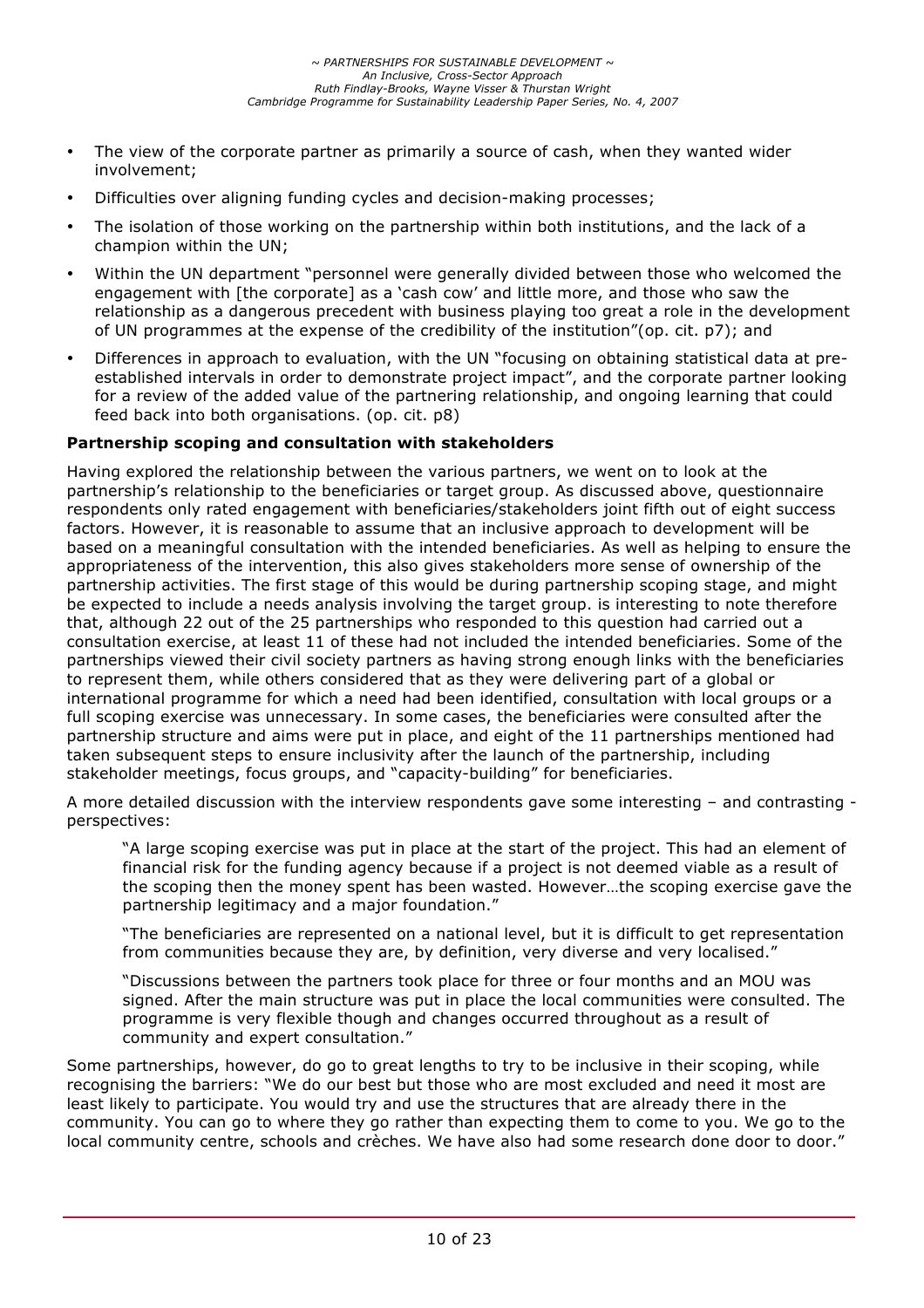Difficulty of access isn't the only challenge to consultation, and in an attempt to be inclusive it is clearly important to avoid naivety: "Consultation can be high-risk both for the researcher and for the respondent. Where there are high levels of criminality and intimidation you need to be careful about not putting people in danger."

In emergency situations, too, carrying out a consultation with the target groups can put them in danger – this time through delays and unnecessary bureaucracy. However, this isn't an easy circle to square, as one of our respondents described instances when, in trying to react quickly, humanitarian missions rush in with clothes and food which turn out to be unacceptable or inappropriate to the recipients.

### **Ongoing consultation and inclusivity**

Related to the question of inclusivity in scoping consultations, is the problem of determining which groups to work with and what activities to focus on once the partnership is underway. Hale et al point out that "a barrier to grassroots involvement is a lack of economic resources and human capacity. Those communities and organisations that would most benefit from partnership are, more often that not, precisely those without the ability to participate" (2004, p232).

This dilemma was clearly echoed by many of the partnerships in our study, who recognised that those most in need of support are the least able to ask for it. To take one example: "It became clear there was diversity around the capacity of communities: the communities that are proactive and who are innovators; then communities that are reactive, who think they're okay until something comes along like the drought; then the third group are the inactive, and they need the leg-up more than anyone else. There are a small group which will always be ahead of the curve and we want to help communities like that because there we can innovate, but we also have an obligation to work with the ones that need us most."

Another partnership had gone to considerable lengths to ensure balanced representation: "We have 10 representatives. The most deprived areas are all represented. The umbrella groups for each area decide who should be the representatives, but we have a rule that they must actually be resident in the areas. There is also a seat for special interest groups, such as travellers, youth, those with disabilities etc. The nominating bodies for these again would be umbrella groups, for example the local branch of the national disability group would appoint that person."

In other areas the approach – although still attempting to be inclusive – is very different: "There is a committee comprised of community representatives who were selected by the two main partners. They meet a couple of times a year – it's not a very large group however, so it's difficult for them to challenge project decisions."

In our initial analysis of the questionnaire and interview data, there appeared to be a clear contrast between the partnerships working in "developed" and "developing" countries. Although the sample is too small to reach broad conclusions, the pattern indicated that partnerships working in developed countries are more likely to go to considerable lengths to ensure that processes are inclusive and that all stakeholders are fully represented both in planning and implementing the partnership activities. In developing countries, however, the tendency appeared to be for outside agencies to decide what the problems are, and then to move in and attempt to "solve" them. The difference of approach is between working with local people on mutually-identified issues, and approaching them with pre-determined answers to problems they have not necessarily been consulted about. Government and IGO partnerships, as well as philanthropic initiatives, seem particularly to favour the latter approach. One respondent commented: "You can't just rock up and say to someone, you have a problem - we're here to help", but in many cases that's exactly what seems to happen.

However, the focus group comprised of PCCP participants, which reviewed the initial findings, took the view that it is the capacity of the target community rather than its geography which determines how involved it is in the process. Examples were given of partnerships working in Canada and Australia where the involvement of indigenous communities was quite different – and much less inclusive – than that of non-indigenous groups. This led to the question of capacity-building, and the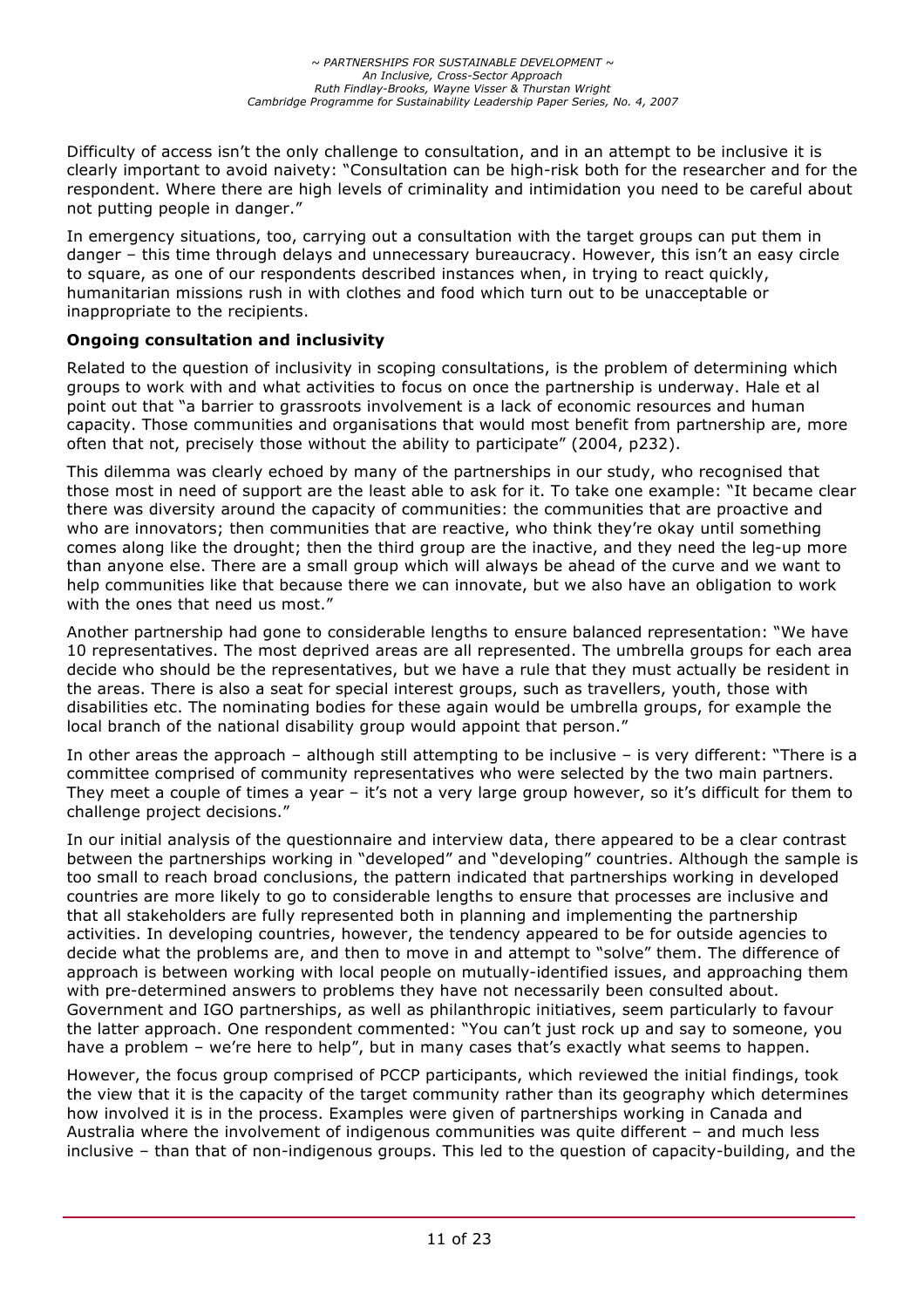focus group felt strongly that to talk about the need to build capacity within some communities to work better with development partnerships is a very patronising approach. In the view of the focus group, often it is the partnerships and the outside agencies who need to build their capacity to understand the groups they are working with, and to learn to listen to them rather than making assumptions.

One of the difficulties in achieving genuine communication between different groups comes from their conflicting worldviews and ways of talking about things. One of our focus group members gave the example of agreeing on locations, when the indigenous community relates to the landscape in terms of sacred sites and ancestral connections, while an extractive company trying to negotiate with them sees it in terms of map references and geological features.

Idemudia confirms this view: "The problem with this tendency by oil TNCs [transnational corporations] to frame the situation in scientific terms is that it clashes with the worldviews held by local communities, which are often based on beliefs and perceptions …This clash in worldview and expectations … invariably fosters the violation of the psychological contract that exists between local communities and oil TNCs from the perspective of the communities. Oil TNCs are, therefore, often not given the benefit of doubt in the event of crisis or accidents, while corporate-community relations remain largely conflictual and community development partnerships have limited impact on community development" (2007, p20).

The results of our study do appear, as discussed above, to indicate a tendency for partners to view their relationship with their partners as much more important than the relationship with beneficiaries. It is difficult to see how partnerships can contribute to inclusive development unless they genuinely engage with their target groups rather than seeing them as passive recipients, as in: "they" have the problem while "we" have the solution. However, it is essential to avoid simplistic assumptions, particularly about the way that partnerships work with communities in developing countries or with indigenous groups. Attempts to be inclusive or to build capacity can simply be seen as patronising. Genuine mutual understanding and the development of common aims may be essential, but it is not an easy, quick solution. It may be that the capacity building needed is to find a common language to engage in dialogue, not just consultation, between partnerships and stakeholders/community groups, in order to understand how each other works and find ways to identify problems and solutions together.

#### **Power**

One of the key difficulties in genuine stakeholder participation, as well as in partnership more generally, is the issue of power. There can be inequities within and around partnerships, between partners and with and between beneficiaries. Partnerships operate within existing power structures, and can unsettle, cut across or reinforce them. Rein et al point out the importance, but also the potential implications, of stakeholder participation. Through engaging or excluding particular groups, while seeking to be participatory, partnerships can reinforce or unsettle pre-existing power relationships within and between communities. They suggest that further analysis is needed of "terms such as community engagement and stakeholder engagement" (2005, p10). On what basis are stakeholders engaged? Does the appearance of collaboration mask asymmetries of power?

Looking at the wider picture, Hale et al (2004, p223) point out that "partnerships lead to imbalances of power by bringing together large government agencies and small rural villages, transnational corporations and local NGOs. The resource imbalances among such partners may result in the exclusion of the smaller partners' viewpoints or even their cooption by the larger organisation".

One reaction to the difficulty of dealing with unequal power can be the temptation to partner only with similar organisations. Hale et al. point out that in the partnerships arising from the World Summit on Sustainable Development, "only a handful of the largest and richest [governments] have taken an active lead in promoting partnerships. Additionally, most of the NGO partners are large, Northern organisations. Small businesses are completely absent from leading roles." (2004, p231)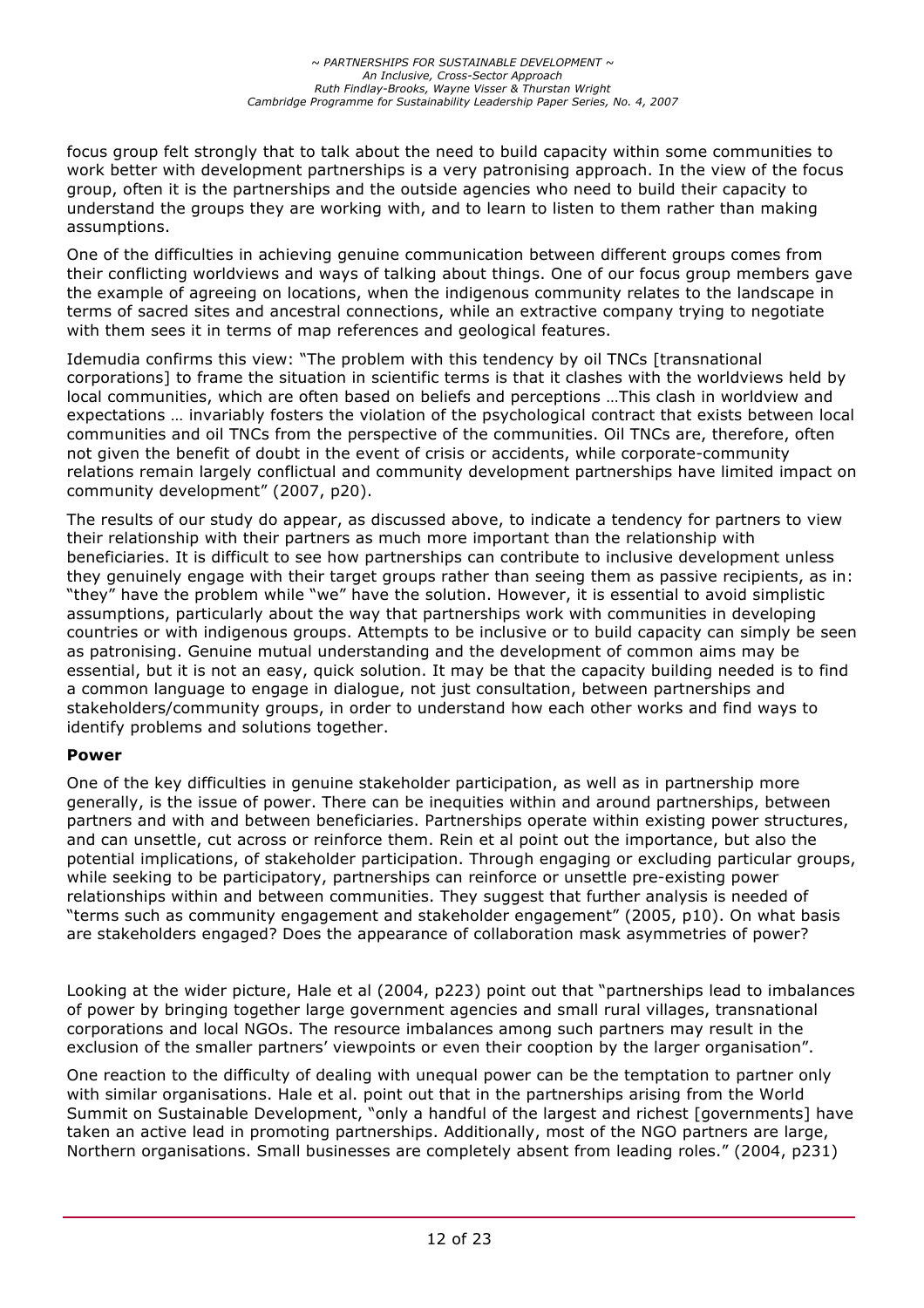Finding routes for genuine inclusivity within complex and unequal power structures is challenging, but naivety or ignoring the issues can be disastrous. Dealing with power struggles between partners is described by one respondent: "Every partner wanted to be a leader in the programme. Power imbalance was a problem at the beginning of the partnership – but this issue was resolved by organising several levels of working groups."

Another interviewee addresses the issue of working with community groups: "Power imbalance always needs to be kept an eye on. To begin with I believed that of course we are equal, but now I've come to realise that we're not equal at all, but that we have respect for the experience of everyone whoever they are. A community organisation sitting at table with the person who funds it can't be there on an equal basis, but if they can respect my contribution as the person who has the local knowledge, then they can respect me. So talking about parity of esteem is a better term than talking about equality, otherwise one can kid oneself."

# **Accountability and governance**

Like power, accountability is an important factor that some partnerships appear to be oblivious to. It is a particular concern in areas where partnerships may have a lot of power, influence and/or money relative to the state or to local organisations, and where development is being carried out by organisations who have not been elected and whose mandate may be questionable. This is an issue both for corporates, for NGOs and for IGOs such as the UN. If cross-sector partnership is to be a viable, inclusive development mechanism, then accountability frameworks need to be accessible, robust, and come to be seen as the norm rather than an optional extra. Yet as Zadek points out "there are signs that accountability issues have been ignored as the floodgates to private sector collaboration have opened" (2006, p45).

While Zadek and Radovich (2006, p1) suggest that there is a growing recognition of the need for systematic governance and accountability in partnerships, this was not evident from the majority of the responses received in our survey. One partnership had gone to great lengths to adapt and implement Zadek's framework for partnership accountability and governance (AccountAbility 2006), but only after having found it by chance during a search of the Web for a suitable tool. For the majority of partnerships consulted, an MOU and/or financial reporting was the extent of the accountability framework they were using. Of 24 questionnaire responses in our study, 18 said they were operating within an accountability framework, while six were not. However, in many cases these frameworks either simply took the form of regular reporting, or only appeared to be taken seriously by some of the partners – for example: "The partnership unit sends monthly reports to the corporate partners. On the other hand, corporate partners do not feel accountable." There is also a gap between accountability on paper and in reality, as one respondent pointed out: "There is an MOU partnership agreement – it covers the expectation and evaluation process. It covers a lot of things. But there is a disconnect between the formal structure on paper and the reality on the ground."

It is not just corporate partners that can be oblivious to the need for accountability: "The UN is not good at accountability – this frustrates corporate partners. There are too many actors involved to make accountability easy … Large NGOs such as Oxfam or Care International are much more accountable and have better accountability structures."

Partnerships operating within poor political governance contexts highlight the ambiguities of accountability, as one respondent pointed out: "Partnerships can be a good idea where the state is weak or lacking the necessary capacity. There may be an issue with accountability here with an unelected body (i.e. the partnership) delivering development outcomes. However, in such a situation, there would already be problems with accountability if the state was weak or not accountable to the electorate – so a partnership would improve the situation on the ground."

For those who try to balance accountability with inclusivity, there can be opportunities and challenges: "In the drive to regulate and to increase accountability, you can lose the community involvement. For instance the rules against participation of individuals in decisions which may benefit themselves take away empowerment."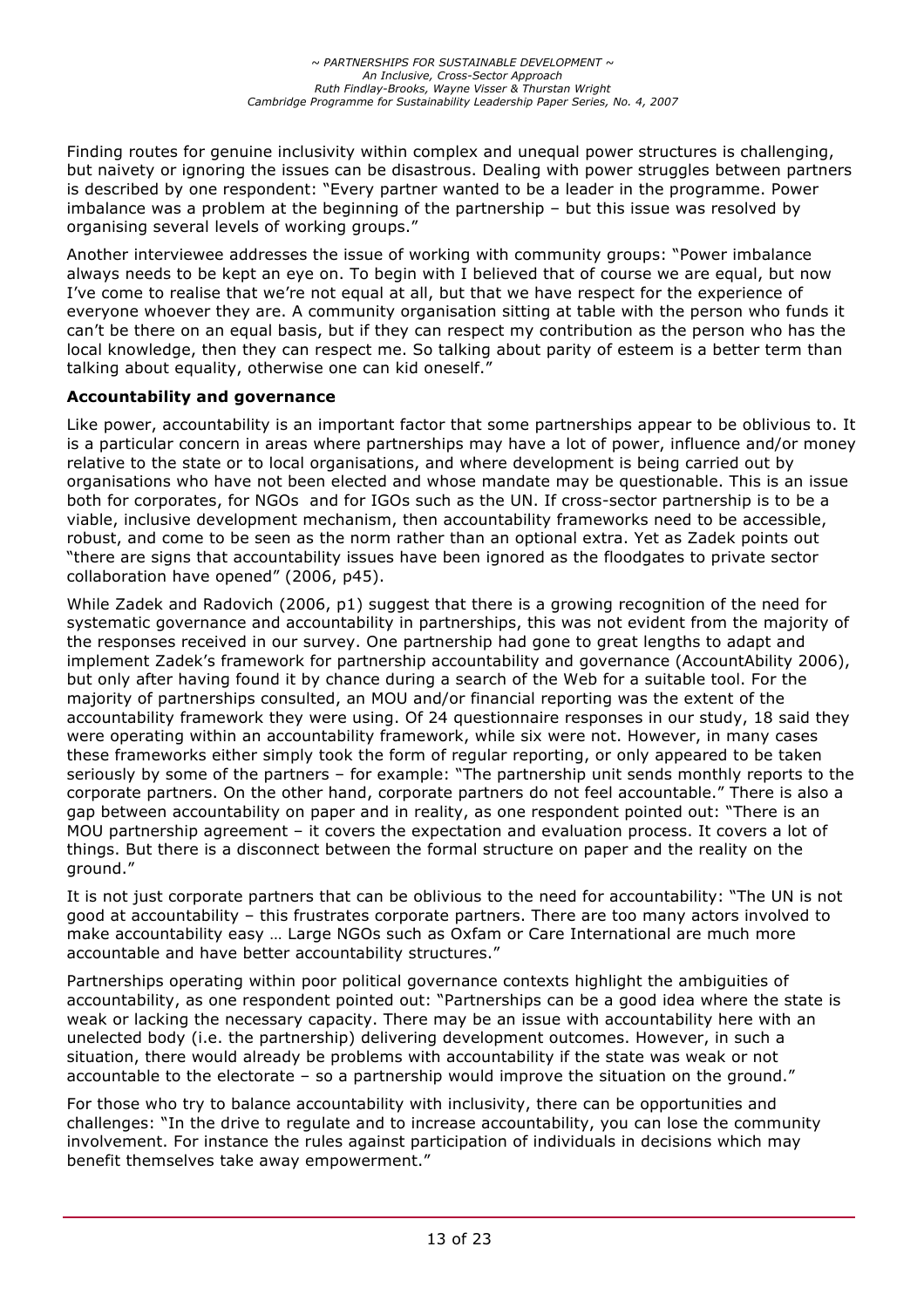Issues of governance and accountability are further explored in Rein et al (2005, pp9-10), who point out that the structures partnerships adopt are crucial to their accountability. The importance of this is stressed by Zadek (2004, p12): "Are they destined to become stable, permanent governance fixtures? And if so, on what basis and on whose terms? And how do they relate to each other? Some seek to reinvigorate and reinvent our Bretton Woods institutions in pursuit of effective global governance. But are we in practice seeking a new civil governance emerging in partnership form?" If this is the case, then proper governance and accountability structures are essential.

#### **Partnership success and impact**

Reports of success from the partnerships in our study were mixed, with the majority of questionnaire respondents feeling that their partnership was "fairly successful", seven regarding it as "very successful" and two as "not very successful". Two IGO partnerships had got very bogged down in process and had not so far managed to achieve their intended outcomes.

Measures of success varied however, with respondents differentiating between the immediate goals of successful partnering, and the longer terms outcome goals. As one questionnaire respondent commented: "This depends on how success is defined. Would it be based on the objectives indicated on the partnership agreement or include or be limited to the underlying expectations which most partnerships have?"

The complexity of gauging partnership outcomes is highlighted by Rein et al, who suggest that "The value of partnerships … lies not just in their ability to deliver tangible improvements in social services or economic goods: it can also reside in the vantage point a partnership can give to relatively weak or disadvantaged sections of the community, to enable them to express their needs, draw attention to pressing problems and build dialogue with other groups and institutions" (2005, p125).

This "by-product" of capacity-building is seen as a very important and positive partnership outcome by many. Some partnerships recognise that this is a two-way process: "There is capacity building both within the partnership and within the communities; we're learning a lot and helping the partner organisations to know how to work together and to work with the communities."

The process of working in partnership can in itself bring about change: "You are bringing together partners for new initiatives who couldn't have started it themselves. Through participating in the partnership they then built up capacity and became independent. But it takes time for a partnership to get to that stage so that the individual partners are confident…The achievements also include supporting the capacity development of communities."

Other partnerships also highlighted the benefits of building the capacity to partner: "The communities said by and large that even if the project doesn't find the solutions, you've given us the confidence to engage with players we would never have thought to engage with, and to work with new players." Furthermore, "a lot of the NGOs who were involved in the programme are looking to build partnerships using the structure of this programme."

Success in achieving partnership aims is often also dependent on the macro-level context, as the following comments suggest: "We are working in a system that has got firmly entrenched over a period of 60 years. It will take time to get this system to move"; and "As ever, the project turns out to be more complex than foreseen; volatile national level issues determine overall success." When looking at partnership as a mechanism for genuine inclusive development, the distinction between achieving success at an individual or group level, and making changes at a structural level is a recurring theme. One respondent explained: "It has been successful in making people aware of the debate but not necessarily in changing policy." Similarly: "Lots of people have been helped and progressed to coming into training programmes, labour programmes, education, jobs etc. Yet the structure still remains. I think what it would have to do to make a structural difference is to feed into the decision-making processes. To make sure that inclusion is on the agenda for those who make decisions. You may not always succeed but you have to keep trying." This tension between change at an individual and at a structural level is an important one, and is further discussed below.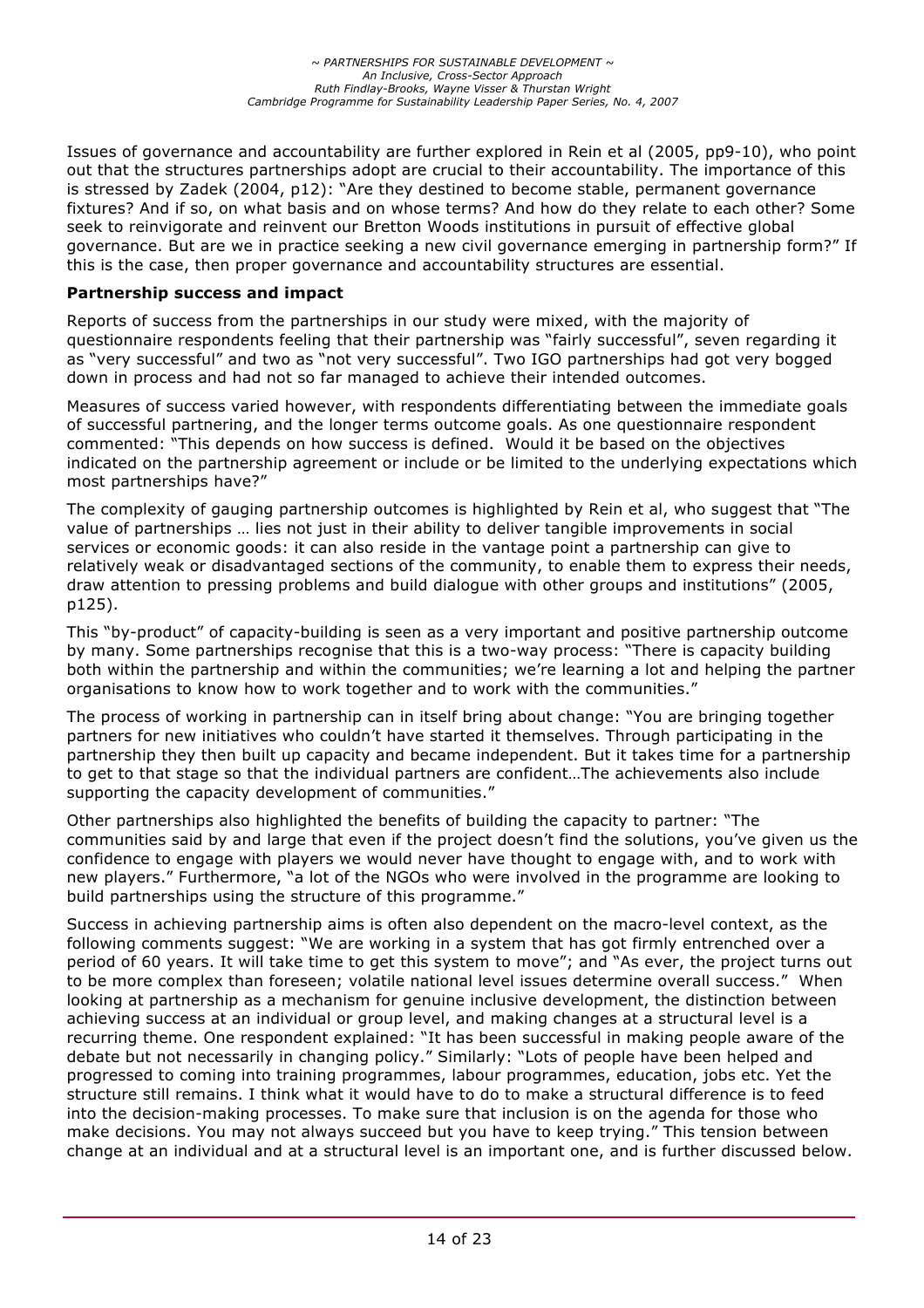The difficulties of gauging the impact of partnerships are widely acknowledged. Their long-term nature and engagement with complex issues involving a wide group of stakeholders makes it difficult to find meaningful measures of success. Tennyson (2003, p15) points out that evaluation needs to look at changes that have taken place for beneficiaries and stakeholders as well as for partners.

Utting and Zammit suggest that for UN partnerships, "impact assessment is rare and is not conducted consistently" (2006, p30). However, they also acknowledge that making such impact assessment meaningful, rather than a pragmatic distraction from the wider implications of the partnership, would be extremely complex and challenging (op. cit., p34). A consideration of more contested factors such as accountability and equity, as well as partnership "value added", rather than just of factors such as relevance and effectiveness, is essential.

# **Continuation and growth of partnership activities**

The mainstreaming and growth of successful partnership activities can take a number of forms, for example continuation, scaling-up, replication, or incorporation into government policies.

Utting and Zammit point out that one should not automatically assume the growth of partnership activities is a good thing: "The case for scaling-up, and how this should be done, rests on whether it can be plausibly demonstrated that such scaling-up would, of and by itself, have a decisive impact on the problems or issues at stake. The absence of greater information derived from evaluations of existing UN-business partnerships suggests that advocating scaling-up may be premature" (2006, p29).

However, the risks of undertaking partnership activities without an assurance of long-term and sustainable resourcing are also noted: "The partnerships themselves risk disguising the severity of the underlying problem by offering or attempting partial or piecemeal solutions that do not take enough factors into consideration. In practice, they are likely to encounter significant problems of sustainability if resources are not guaranteed in the long-term" (Rein et al 2005, p126). Limitations on funding can restrict replication of even the most successful projects, as one of our respondents explained: "The [award-winning] partnership is already widespread within this state, but will not continue out of the state as funding comes from a regional government department."

The majority of respondents to the questionnaire (20 out of 22) felt that their partnership would grow through replication to other areas, while only one feared that the partnership would not continue at all. Three commented that the future of the activities had been assured through their institutionalisation within government policy, and this appears to be an important factor in "mainstreaming" outcomes.

However, approaches to the long-term impact of partnerships do not have to be simplistic. Rein et al point out that: "Replication need not necessarily imply the "copying" of activities, but rather the copying of successful process and understanding: in other words, it is the learning that is transferred from one situation to another" (2005, p125).

The importance of finding models to share learning, and if possible to inform policy, was recognised by partnerships in our study: "In the places we worked we delivered effective outcomes, but there was no model to take the learning to share with other regions, or to do meta-analysis to inform policy at a higher level. Now we've developed an evaluation and learning model. So partnership and action learning is generic across everything with the aim of mutual benefit for everyone and the extraction of meta-level learning that can be useful for policy-makers."

Similarly: "We have always been conscious of the need to pass on the learning. We do this through evaluation and spreading the learning. There are 38 funded partnerships across the country. We are looking now at new geographical areas which were not formerly priority areas. We're looking at the type of community infrastructures that have been successfully developed in the most disadvantaged areas and rolling them out."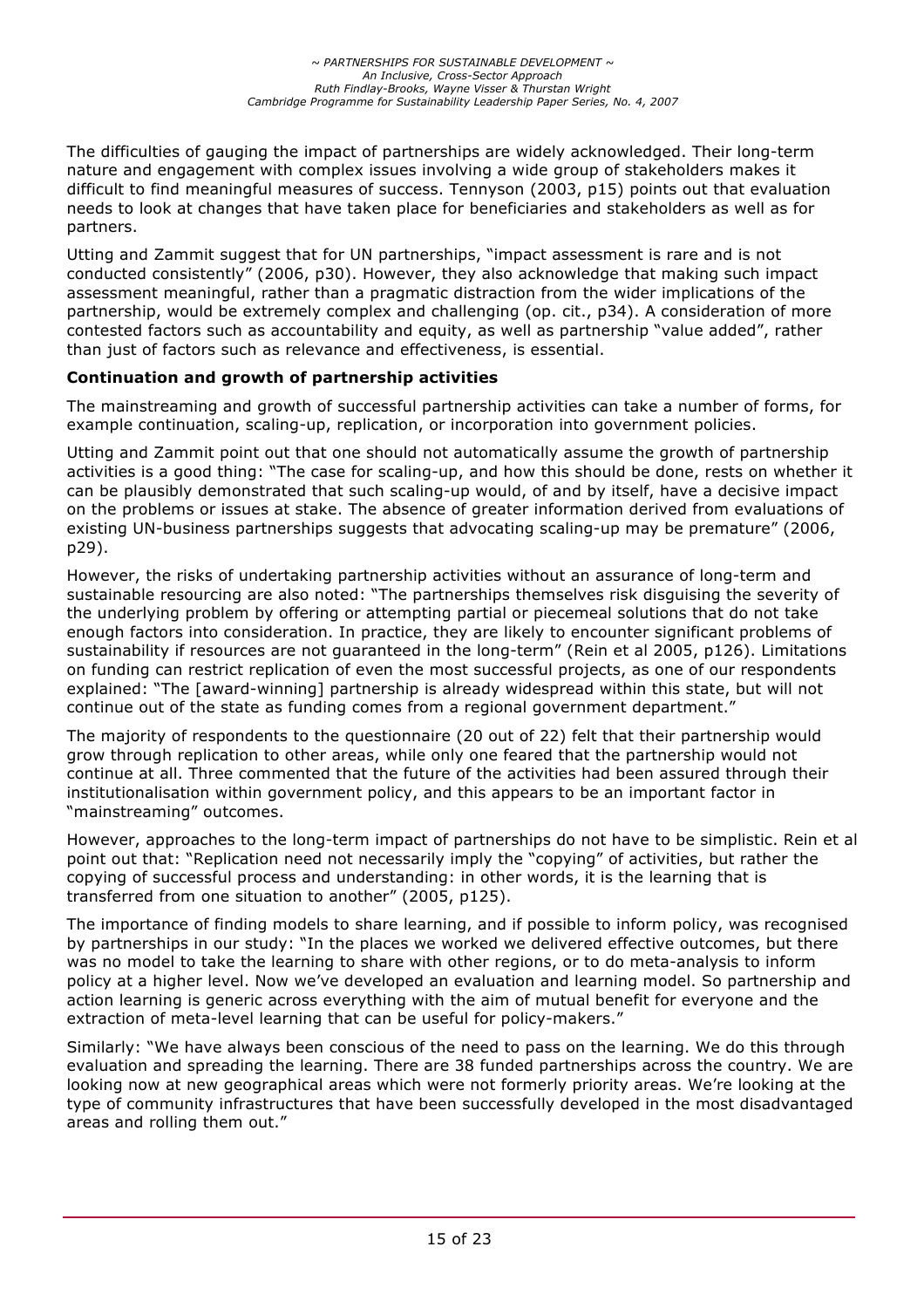#### **Partnerships as agents of change**

In the light of this discussion and the findings of the study, can partnerships bring about inclusive development and act as genuine agents of change?

There is no doubt that many partnerships are doing good and effective work within the development field. However, the question of whether they are dealing with the symptoms or addressing the disease is an important one. The discussion above, based on the experience of the partnerships in our study, of whether development can occur at a structural level or only in helping groups of individuals (important though this is), indicates the challenges of effecting systemic change.

Uwafiokun underlines the difficulty of effecting genuine change within complex contexts: "The implication is that there is a need for an enabling environment for partnership in developing countries, which requires addressing the structural determinants of maldevelopment and building local individual and institutional capacity. Efforts presently geared toward institutional capacity building in existing partnership schemes will continue to yield limited dividends as long as the more fundamental issues are ignored" (2007, p23).

Stott's study of a UN partnership illustrates this, showing how early successes were ultimately derailed by political and environmental events within the target country, together with critical staff changes in all the three organisations involved in the partnership (2007, p9).

But at a wider level it should perhaps be recognised that many of the institutions involved in partnerships for development are the very institutions around which the structure is built – so it would be extremely difficult for them, however good their intentions, to do anything other than reinforce it.

This challenge affects not just partnerships themselves, but also the ability to look objectively at their role as agents of inclusive development. The hegemonic discourse of neoliberalism and capitalism – the framework in which partnerships inevitably operate - makes it very difficult to stand back and assess the wider ways in which they interact with complex power structures. In other words they will inevitably, if they are judged at all, be judged on their own terms. If partnerships arise out of and can only be critiqued from within the current paradigm, then review and revision may be possible, but not revolution.

Utting and Zammit wisely advocate moving "beyond pragmatism" in looking at partnerships, to analysis: "There is a tendency in the mainstream literature and best practice learning circles to suggest that reforms derive essentially from 'learning by doing'. In other words, pragmatism, rather than politics, is the keyword" (2006, p19).

Certainly we need to move beyond naïve models of "best practice" which take too much as read, and towards an approach which questions the terms of reference. And yet this is still a very new field, where we are (or should) also be learning through experience. Simply theorising partnerships becomes a hall of mirrors, where all the references lead back to each other in a never-ending circle, with only occasional injections of primary data, and where the analysis is almost always done by those in positions of power.

The ultimate realisation has to be that, in an imperfect world partnerships can only ever be an imperfect solution. But are they (one of) the best imperfect solutions we have? And if so, what straightforward ways are there that would at least help them to be as good as they could be? Perhaps an analytical pragmatism is needed, where we act because action needs to be taken, but in a reflective, analytical way which understands the context and which extracts the meta-learning from the process of partnership. We need to listen to the unheard voices that form part of this hybrid approach to development, so that the learning can be shared, and grown and built upon – added to by each partnership, but continually tested, and always in context.

#### **Implications for policy**

At a more practical level, what are the implications of this study for policy?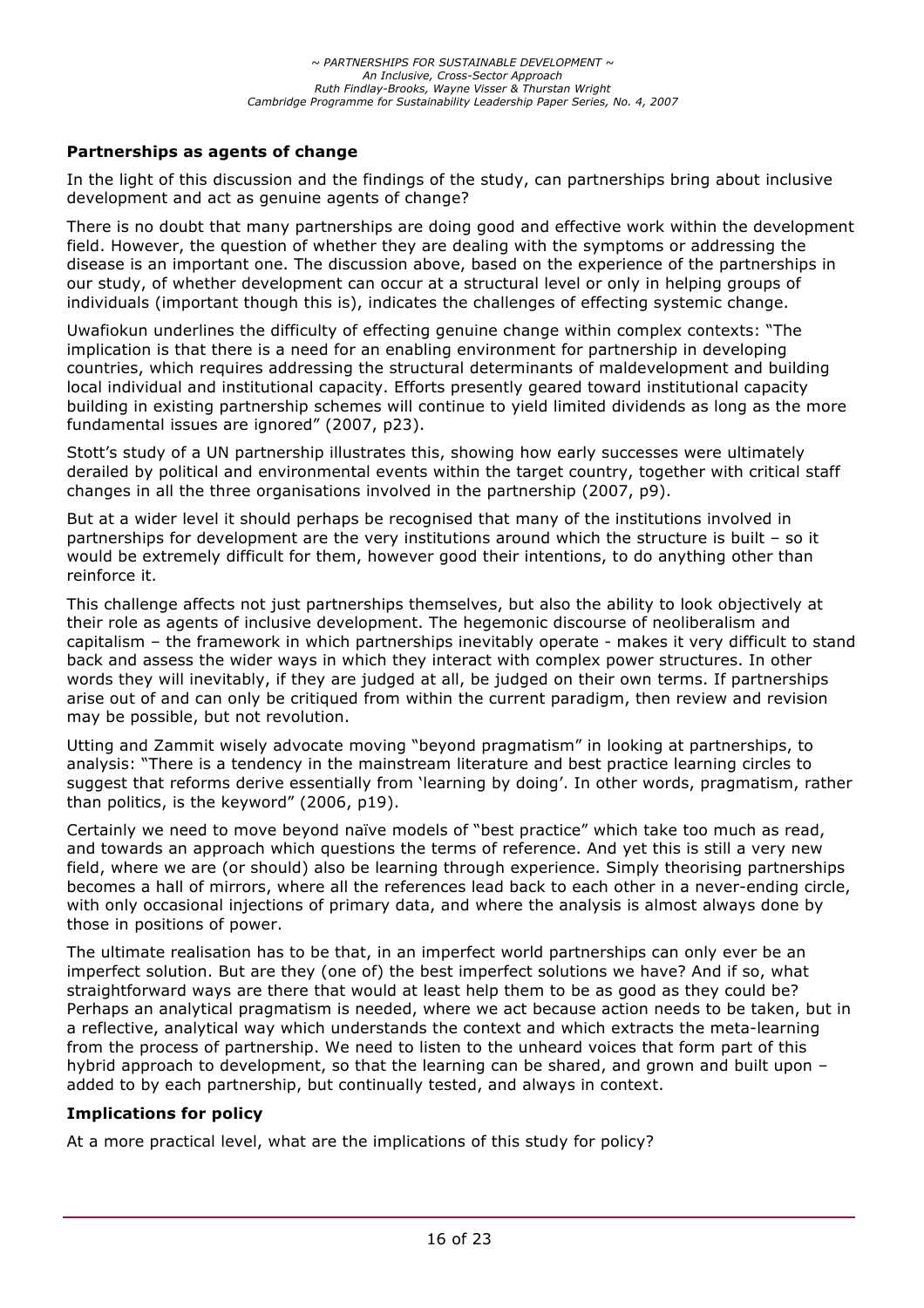Firstly, the importance of an enabling environment for partnerships to flourish was highlighted by the respondents in our study, as discussed above. Uwafiokun confirms this view: "Part of the problem with existing partnership initiatives is government failure, either in terms of failure to adequately address its partnership responsibility or to ensure an enabling environment for CSR. The role of government as a driver of CSR is, therefore, of utmost importance if the different community development partnerships in the region are to achieve their full potential" (2007, p23).

Secondly, the role of government and IGOs as partners themselves needs to be taken seriously if they see partnership as a meaningful approach to development rather than just an easy option when dealing with intractable development problems. The UN needs to recognise that its processes are very different from those of its corporate partners and agree in advance, for example, how decision-making and budgetary reporting will be carried out. If partnerships are seen by governments as a viable development mechanism, they need to find ways of working which are compatible with long-term, inclusive, sustainable development solutions. If high staff turnover and annual funding cycles are inevitable, then ways of working need to be explored with their partners which will enable forward planning and recruitment of good people.

However, genuinely working with other organisations and groups, rather than simply imposing partnerships from above, is also essential. Rein at al point out that "Governmental 'top-down' creation of partnerships can generate problems for local implementation, because the specific needs and constraints arising from the latter will be likely to conflict with the more general policy directives imposed by the former … By giving room at national policy level for flexible approaches that encourage the crafting of local solutions to local problems, partnerships (even when … superimposed from on high) can be afforded a greater chance of success" (2005, p127).

There is also a responsibility for partnerships themselves to engage with local and/or national government where relevant rather than trying to "go it alone". Stott's partnership study highlights the problems that resulted from a partnership's lack of contact and cooperation with national-level government agencies concerned with education, which could have assisted the development of a more sustainable, replicable model (2007, p9).

Thirdly, responses to our study indicate that, for effective partnership activities to continue beyond the short-term, they need to feed into decision-making and wider policy. Rein et al also suggest that, as partnership activities become institutionalised and "mainstreamed", working strategically with government departments and public sector bodies is important, so that public policy frameworks are influenced and partnership become part of policies and programmes (2005, p11).

However, perhaps the most important element, if partnerships are to contribute to long-term development and change, is to put in place frameworks which can extract and share the learning, and inform policy decisions.

It is very easy to criticise partnerships – both at an outcome level and as a development mechanism. They are still a relatively new and complex development mechanism, trying to tackle hitherto unsolvable problems. However, if we start from the assumption that they are – in the main – genuinely trying to contribute to development, then it is surely more constructive to help make them work effectively. If partnerships are seeking to bring about structural change and long-term development impacts, then they need to be firmly tied into genuinely inclusive consultation processes, operate within accountability frameworks, be properly supported and evaluated, and where appropriate lead ultimately to policy change and improvements in the lives of those they are trying to affect. If this can be achieved, then partnership has a lot to offer as a mechanism for inclusive development.

# **References**

Accountability, (2006). Partnership Governance and Accountability. Reinventing Development Path: the PGA Framework. Accountability, London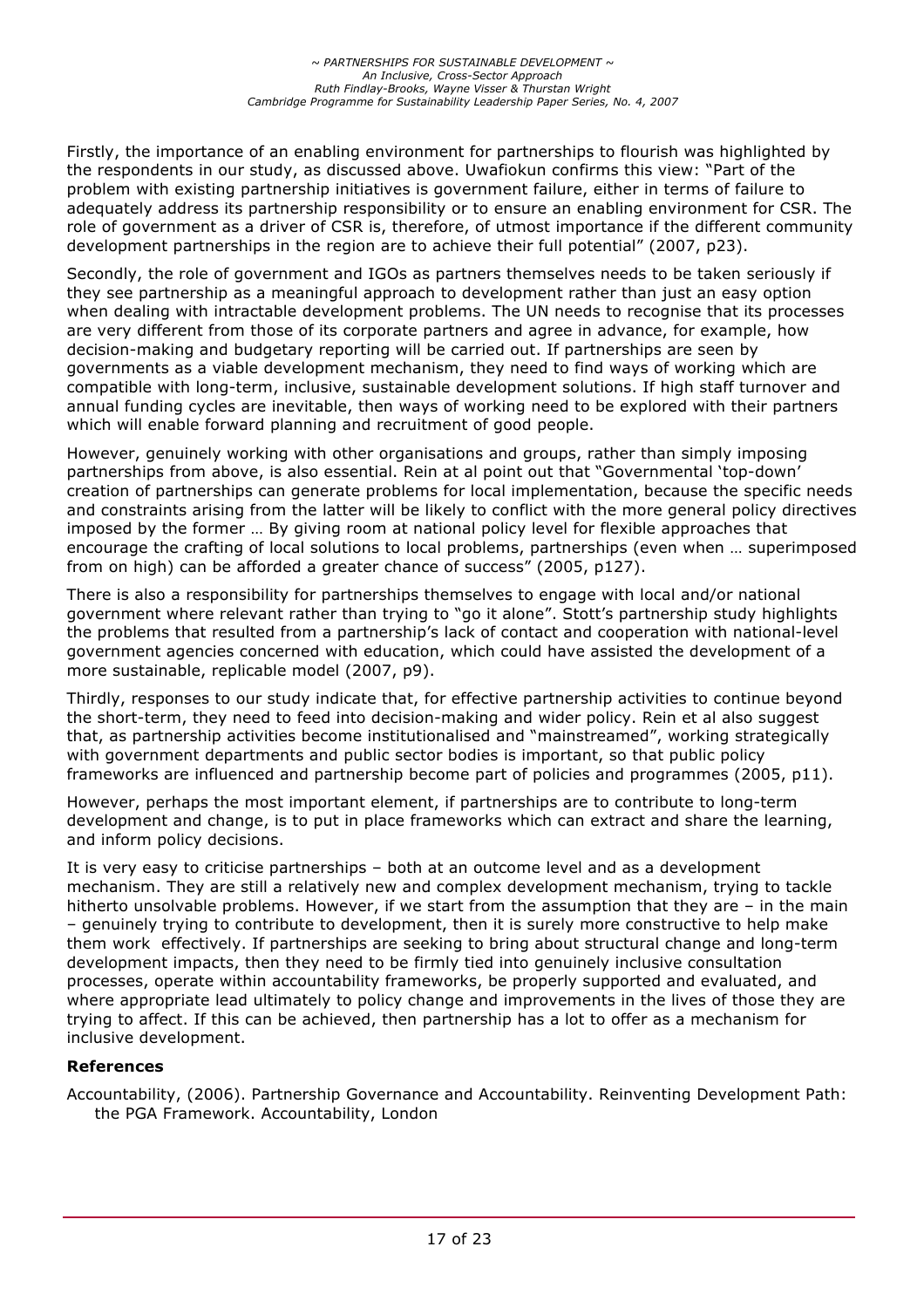- Geddes, M. (2000) 'Tackling Social Exclusion in the European Union? The Limits of the New Orthodoxy of Local Partnership'. International Journal of Urban and Regional Research, Vol. 24 (4), pp. 782–800
- Hale, T.N. and Mauzerall, D.L. (2004) "Thinking Globally and Acting Locally: Can the Johannesburg Partnerships Coordinate Action on Sustainable Development?" in Journal of Environment & Development, Vol 13, No 3, September 2004, Sage Publications
- Idemudia, U, (2007) Corporate Partnerships and Community Development in the Nigerian Oil Industry – Strengths and Limitations. UNRISD Markets, Business and Regulation – Paper No 2. with Copenhagen Business School
- Matthews, P. (2005), "Briefing: Multi-sector partnerships for poverty reduction" in Proceedings of the Institution of Civil Engineers, Engineering Sustainability 158m March 2005, Issue ES1
- Nelson, J. (2002) Building Partnerships. Cooperation between the United Nations system and the private sector, United Nations Publications, New York
- Rein, M. Stott, L, Yambayamba, K. Hardman, S, Reid, S. (2005). Working Together: A Critical Analysis of Cross-Sector Partnerships in Southern Africa, Cambridge University Programme for Industry, Cambridge
- Stott, L. (2007): Conflicting Cultures : Lessons from a UN-business partnership. International business Leaders Forum, London
- Tennyson, R. (2003) Institutionalising Partnerships. In Focus 8. International Business Leaders Forum, London
- Tennyson, R. (2004) The Partnering Toolbook. International Business Leaders Forum & Global Alliance for Improved Nutrition, London & Geneva
- United Nations General Assembly, (2003). Enhanced Cooperation Between the United Nations and All Relevant Partners, in Particular the Private Sector. Report of the Secretary-General. UN Doc. No. A/58/227, 18 August 2003
- Utting, P. and Zammit, A. (2006). Beyond Pragmatism: Appraising UN-Business Partnerships. Markets, Business and Regulation Programme Paper Number 1. United Nations Research Institute for Social Development
- Visser, W., Matten, D., Pohl, M. and Tolhurst, N. (2007) The A to Z of Corporate Social Responsibility, Wiley, London
- Zadek, S. (2004) "Civil Governance and Partnerships", Partnership Matters 2, International Business Leaders Forum, London.
- Zadek, S. and Radovich, S. (2006). Governing Collaborative Governance. Enhancing Development Outcomes by Improving Partnership Governance and Accountability. Accountability and the Corporate Social Responsibility Initiative, Working Paper No.23. John F Kennedy School of Government, Harvard University, Cambridge, MA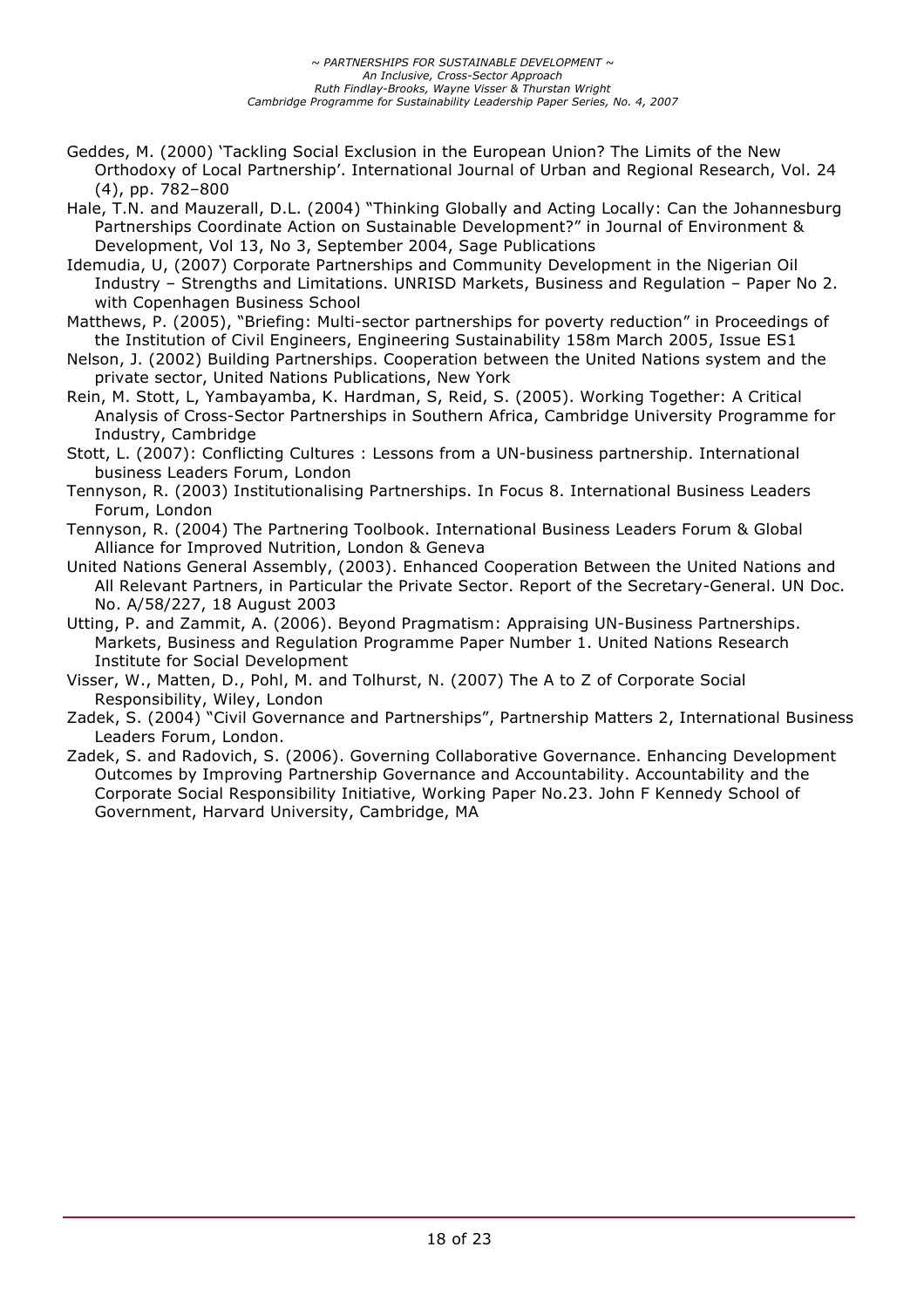# **Appendix 1**

Partnership research questionnaire analysis:

# *1. Location*

The 27 partnerships represent a wide geographic spread. The largest number (eight) are based in Africa: five in Nigeria, and one each in Kenya, Madagascar and Zambia. Five partnerships are based in the UK (but of these, four operate either in Africa/Asia or globally), and two are based in Switzerland but operate internationally. Four are based in Australia and two in South America, two operate globally, while the others represented are based in Croatia, India, and the Republic of Ireland.



# *2. Aims*

The most common aims (5 partnerships each) are improved water and sanitation for the poor, and education, followed by development and poverty alleviation (4 partnerships each). Three partnerships are targeting biodiversity and conservation awareness as a component of sustainable development. Housing for the poor is the target for two partnerships, while one focuses on refugee children and one on social inclusion.



# **3. Partners**

The 26 partnerships represented in this question include a total of 311 partners, representing a range between 2 and 53 partners. Of the total, the largest number are community groups, comprising 102 partners – but this is somewhat skewed by one partnership which includes 44 community groups. Civil society (67) and the private sector (66) come next, then 61 government partners and 15 intergovernmental organisations.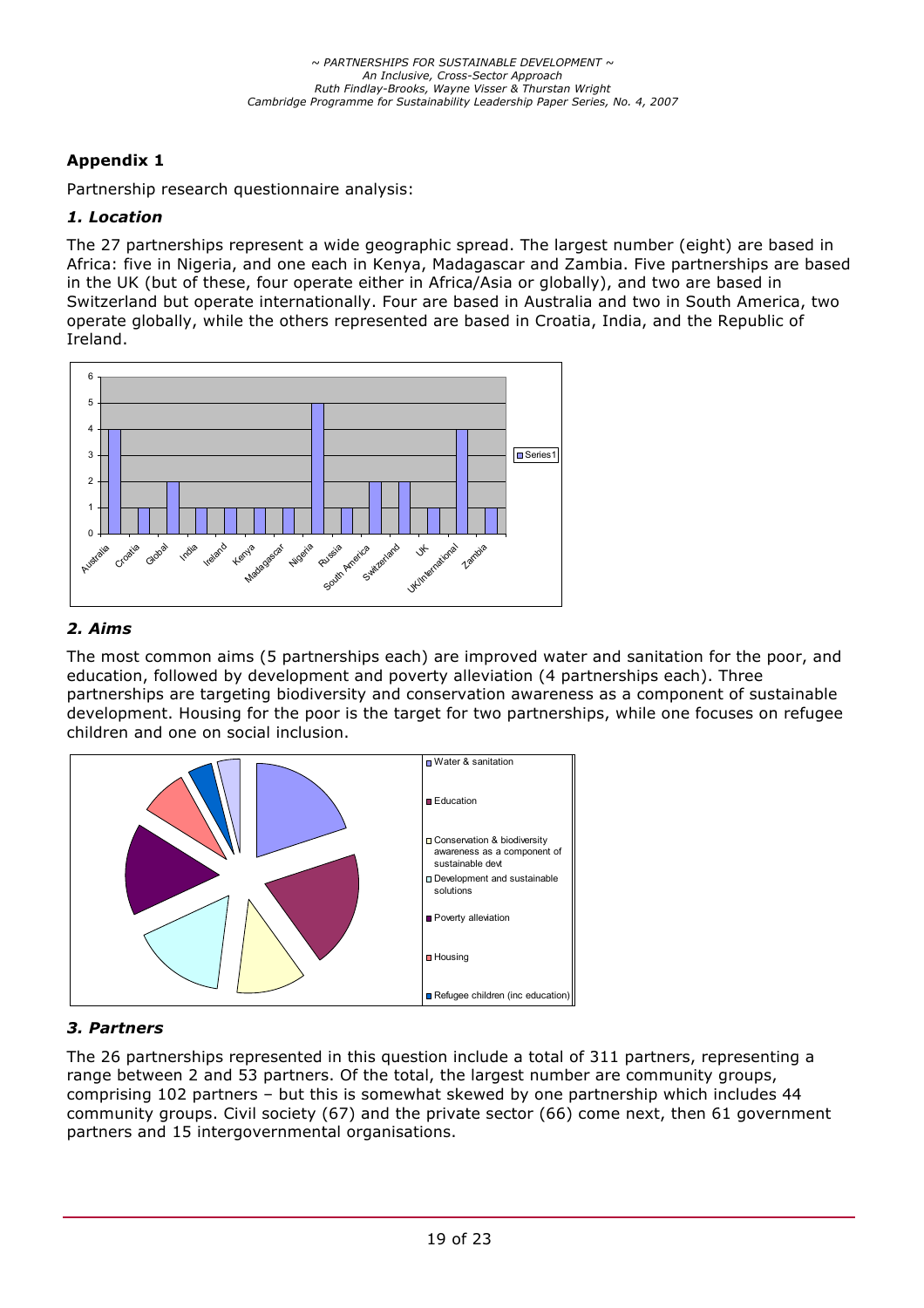

# *4. Length of time*

The average age of the 24 partnerships is 3.92 years, but this represents a range from 1 year to 18 (and includes a number of partnerships that are still operating). The most common age is 2-3 years: 13 partnerships in total.

# *5. Consultation exercise/needs analysis*

Of the 25 respondents, 22 had carried out a consultation exercise and/or needs analysis while only 3 had not. Of these three, one was a UK government initiative, one a "philanthropic" style corporate partnership, and one a UN initiative. Of these consultations however, at least 11 had not included the beneficiaries, raising questions about inclusivity in the partnership set-up. It should be noted that some of the partnerships viewed their civil society partners as having strong enough links with the beneficiaries to represent them. Of these 11, 8 had taken subsequent steps to ensure inclusivity after the launch of the partnership, including stakeholder meetings, focus groups, and capacitybuilding for beneficiaries.

# *6. Partnership agreement*

All but one of the 25 respondents to this question do have a partnership agreement in place. However, it is clear that the nature of these agreements varies widely, and in at least five cases it takes the form of an MOU. Participation in some agreements is also limited - one respondent commented "This was between the two main beneficiaries, not between all partners".

# *7. Partnership challenges and success factors*

By far the largest set of challenges to effective partnership relate to the relationship between the partners themselves. The weighted responses show that the greatest of these is a difference of expectation and/or commitment between partners (rating 25), followed by a power imbalance (18) and communication problems (16). The other two key barriers are lack of resources (rating 14) and lack of an enabling environment (13).

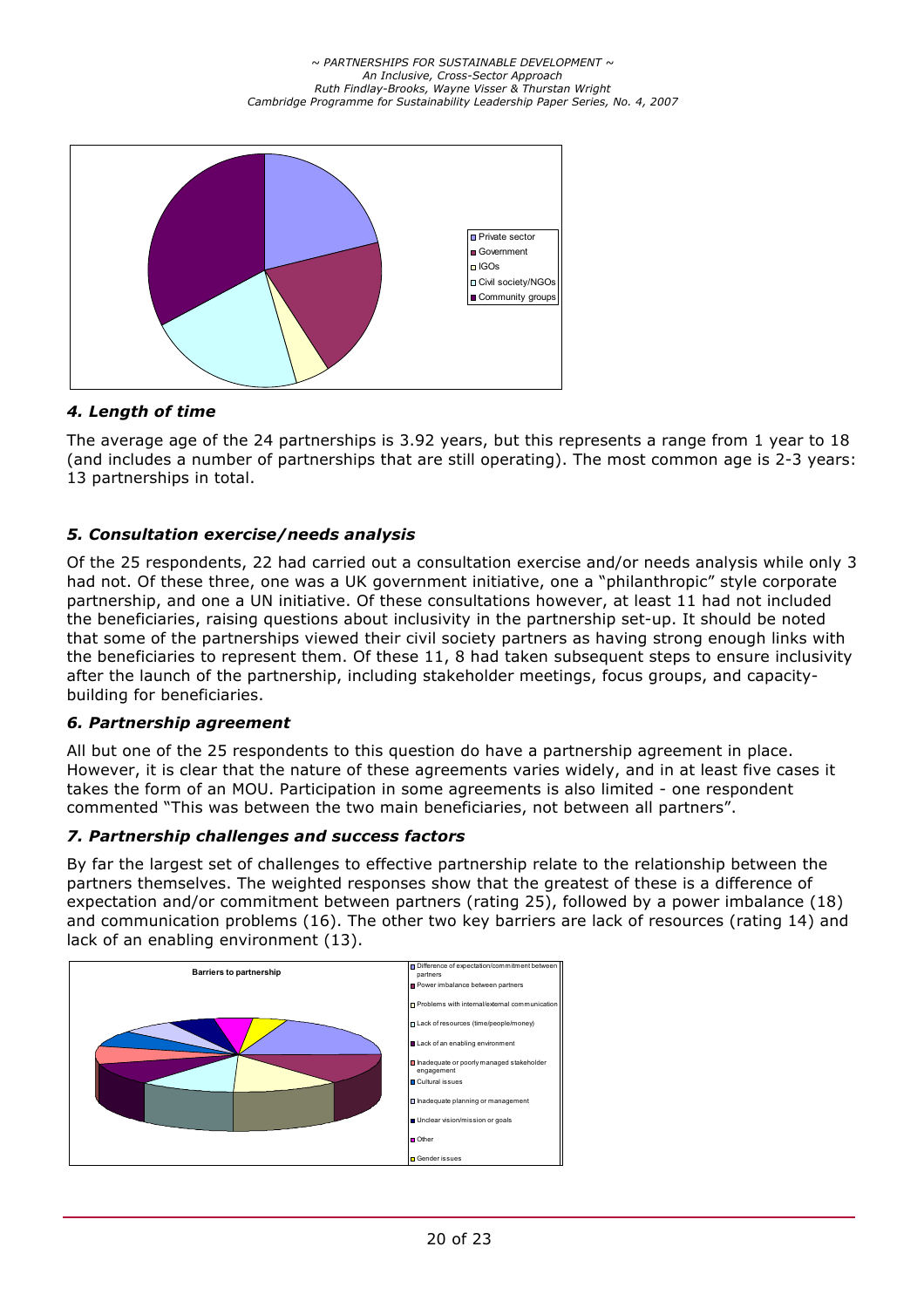Respondents' perception of partnership success factors is more evenly distributed, with mutual commitment of partners rating highest (with a weighted average of 27 points) and communication as the lowest (13 points). Adequate resources rate next (25) followed by a clear partnership agreement and good planning (22 points each). Interestingly, engagement of beneficiaries and/or stakeholders only ranks joint 5th out of 8, which appears to tie in with the lack of consultation with beneficiaries noted in section 5.



# *8. Accountability*

Of the 24 respondents, 18 said they are operating within an accountability framework and 6 are not. While in some cases these are clearly formal frameworks, in other cases they either take the form of regular reporting, or only appear to be taken seriously by some of the partners – for example: "The partnership unit sends monthly reports to the corporate partners. On the other hand, corporate partners do not feel accountable."

# *9. Reasons for setting up a partnership*

The most commonly cited reason for partnering was, understandably, where one partner cannot achieve the goals on their own. Six of the 21 respondents also stressed the importance of mutual benefit and complimentary skills and goals, while five considered a key motivator to be obtaining adequate resources (although one points out that it should not just be about who holds the purse strings, but about recognising what each partners brings to the table). Complex issues and large or global-scale projects were seen by four as reasons for partnering, while three saw it as a way to address power imbalances.

# *10. Reasons not to partner*

Respondents suggested the following as situations where partnership should be avoided:

- When goals or motives are not compatible, sectors are not linked or do not understand each other, or partners cannot agree. (8 respondents)
- Straightforward issues with clear market-based, community or political solutions. (7)
- Where money is the main driver, or profit the only goal. (7)
- Where people may be harmed, either through delay caused by consultation in emergency situations, or through participation within a context of conflict. (4)
- Where governments are trying to offset social injustice by placating civil society, are too weak to manage private sector inputs, or cannot accept equality and shared decision-making (3)
- Power where control is hierarchical and/or local people are not consulted in changes that will affect their lives (2)
- Where a company is simply trying to improve a poor image through partnering with a "credible" organisation, or just trying to "sell more soap" with no interest in long-term solutions.(2)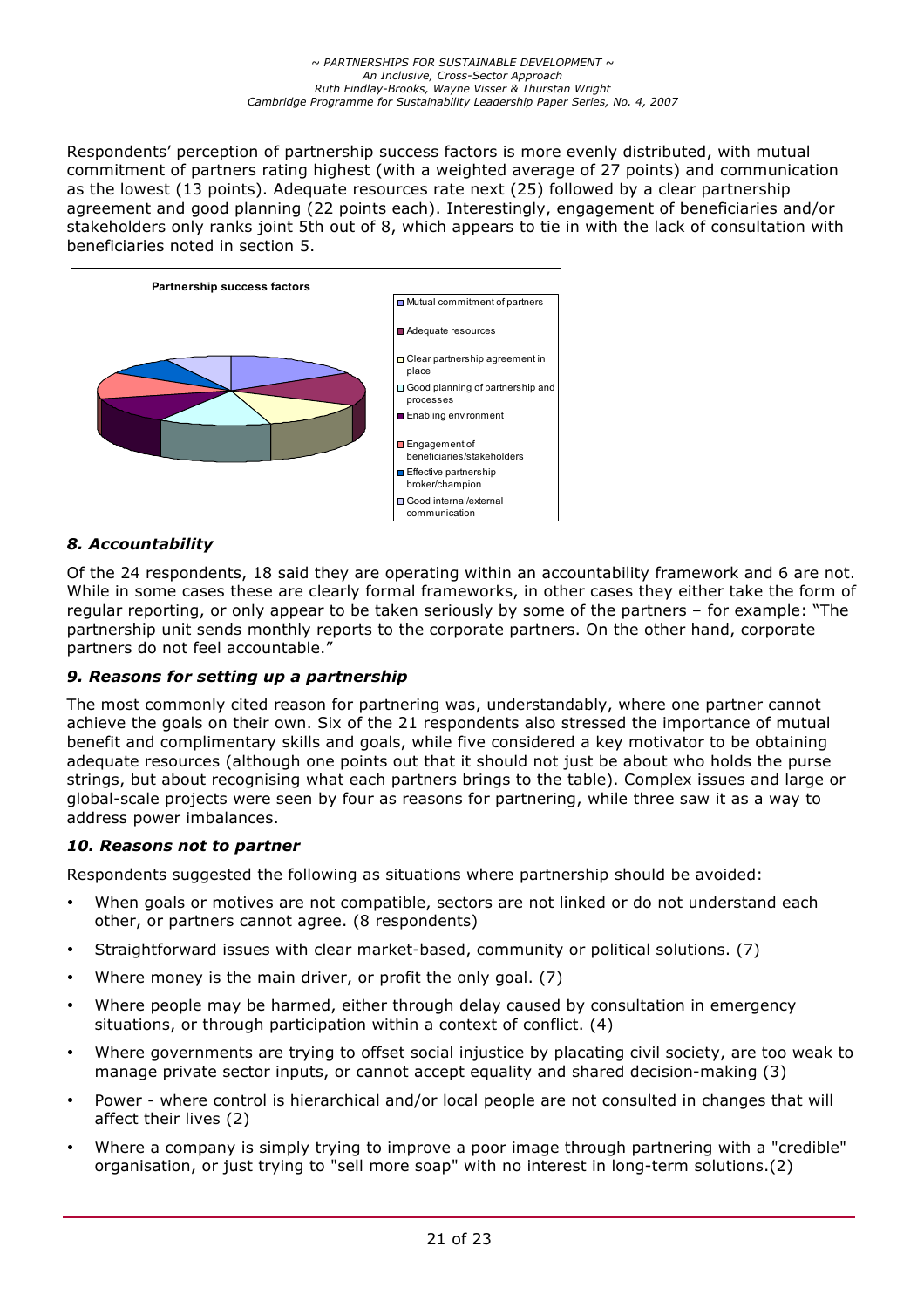# *11. Partnership success*

Reports of success were mixed, with the majority (11 of 21) feeling that their partnership was "fairly successful", 7 regarding it as "very successful" and 2 as "not very successful". No one, however, felt their partnership had completely failed.



Measures of success varied, with respondents differentiating between the immediate goals of successful partnering, and the longer terms outcome goals. As one commented: "This depends on how success is defined. Would it be based on the objectives indicated on the partnership agreement or include or be limited to the underlying expectations which most partnerships have? E.g. in a certain partnership, one partner wants money, the other wants legitimacy by association. The mere act of coming together satisfies these underlying needs of the separate partners, which may be termed success, even if the written objectives are not achieved."

Some respondents stressed the difficulties of changing structures, with comments such as "We are working in a system that has got firmly entrenched over a period of sixty years. It will take time to get this system to move", and "As ever, the project turns out to be more complex than foreseen; volatile national level issues determine overall success".



# *12. Benefits achieved*

Overall, the outcomes of partnering were seen to be positive, with all partners gaining some benefit and some gaining substantial benefit, while the target groups for most (13 of 17) projects were seen as benefiting substantially, and only one not benefiting at all.

# *13. Continuation and growth of partnership activities*

Of the 22 responses, 20 felt that their partnership would grow through replication to other areas, while only one feared that the partnership would not continue at all. Three commented that the